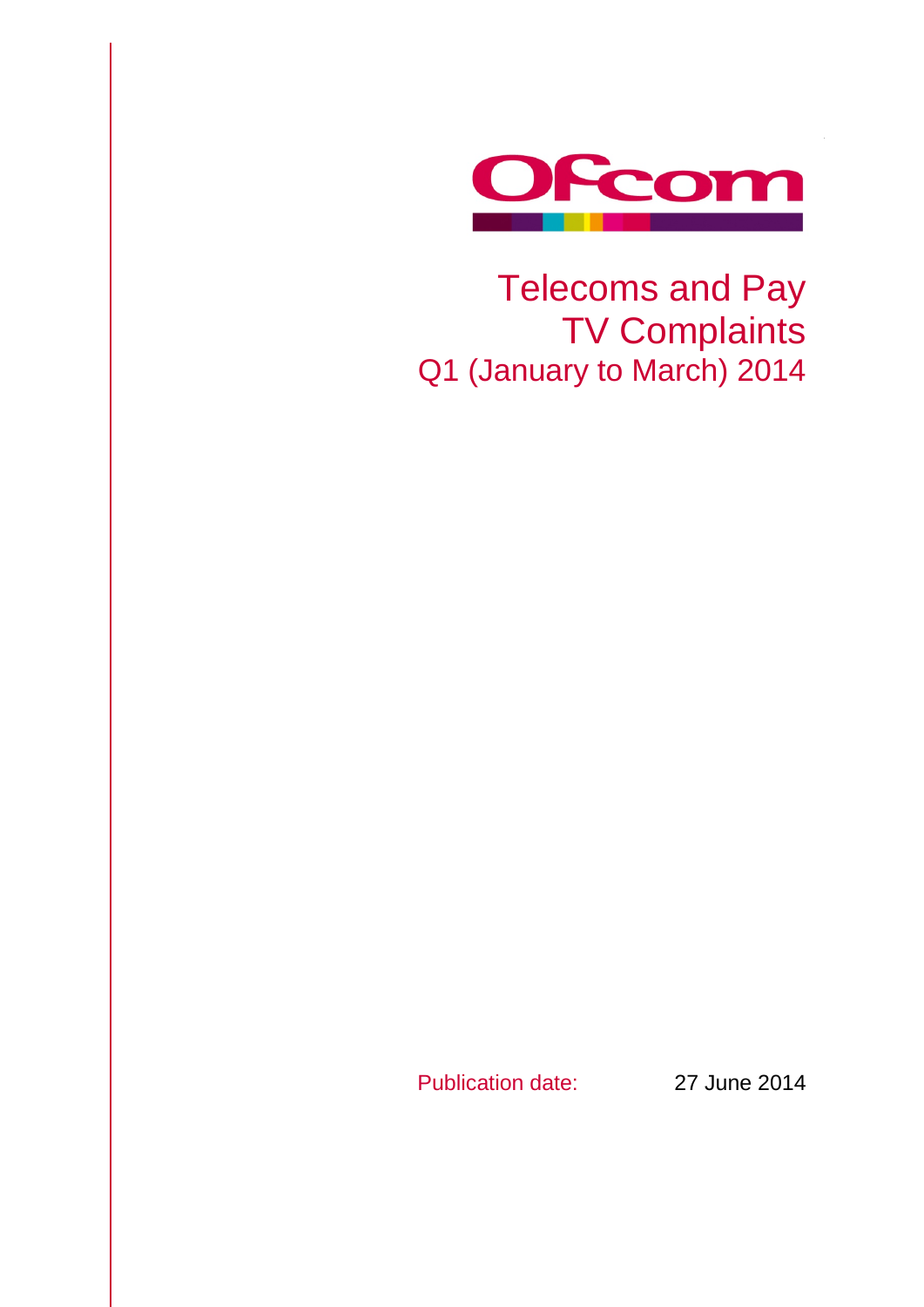# About this document

This document presents complaints recorded by Ofcom against the largest telecoms and pay TV providers. This is Ofcom's thirteenth quarterly report and contains data on complaints recorded in the quarter January 2014 to March 2014. We previously published data for each quarter between October 2010 and December 2013.

This document is intended to help consumers make better informed decisions, as we believe that the publication of such information is useful for consumers, especially those who are thinking about changing provider or purchasing a new service. We also believe that publication of provider specific complaints volumes incentivises providers to improve their performance.

The next publication will include data for the period April to June 2014 we expect to publish it in September 2014.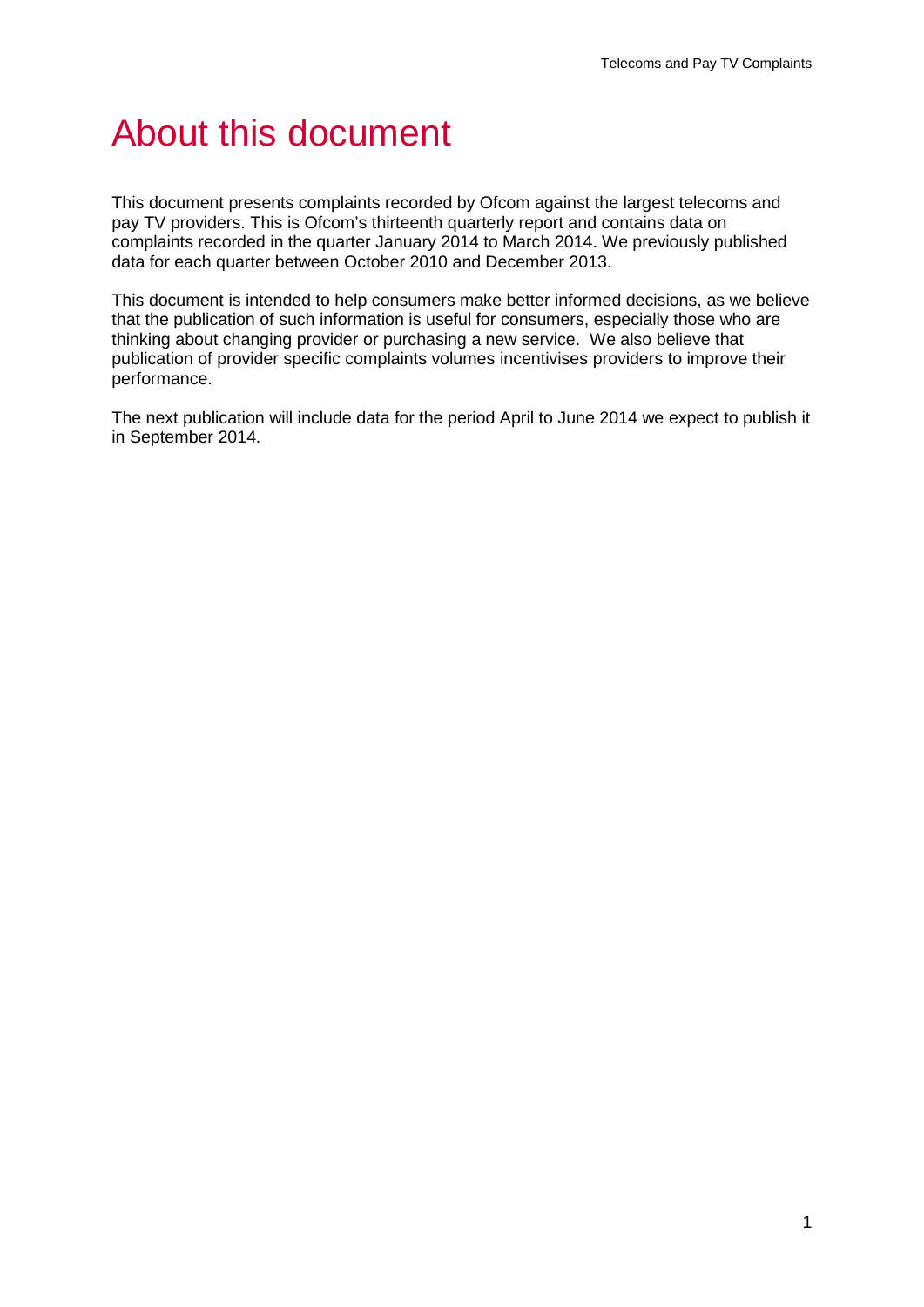# **Contents**

| <b>Section</b> |                                | Page |
|----------------|--------------------------------|------|
|                | <b>Executive summary</b>       |      |
|                | Introduction                   | 5    |
| 3              | Methodology                    | 8    |
| 4              | Telecoms and Pay TV complaints | 14   |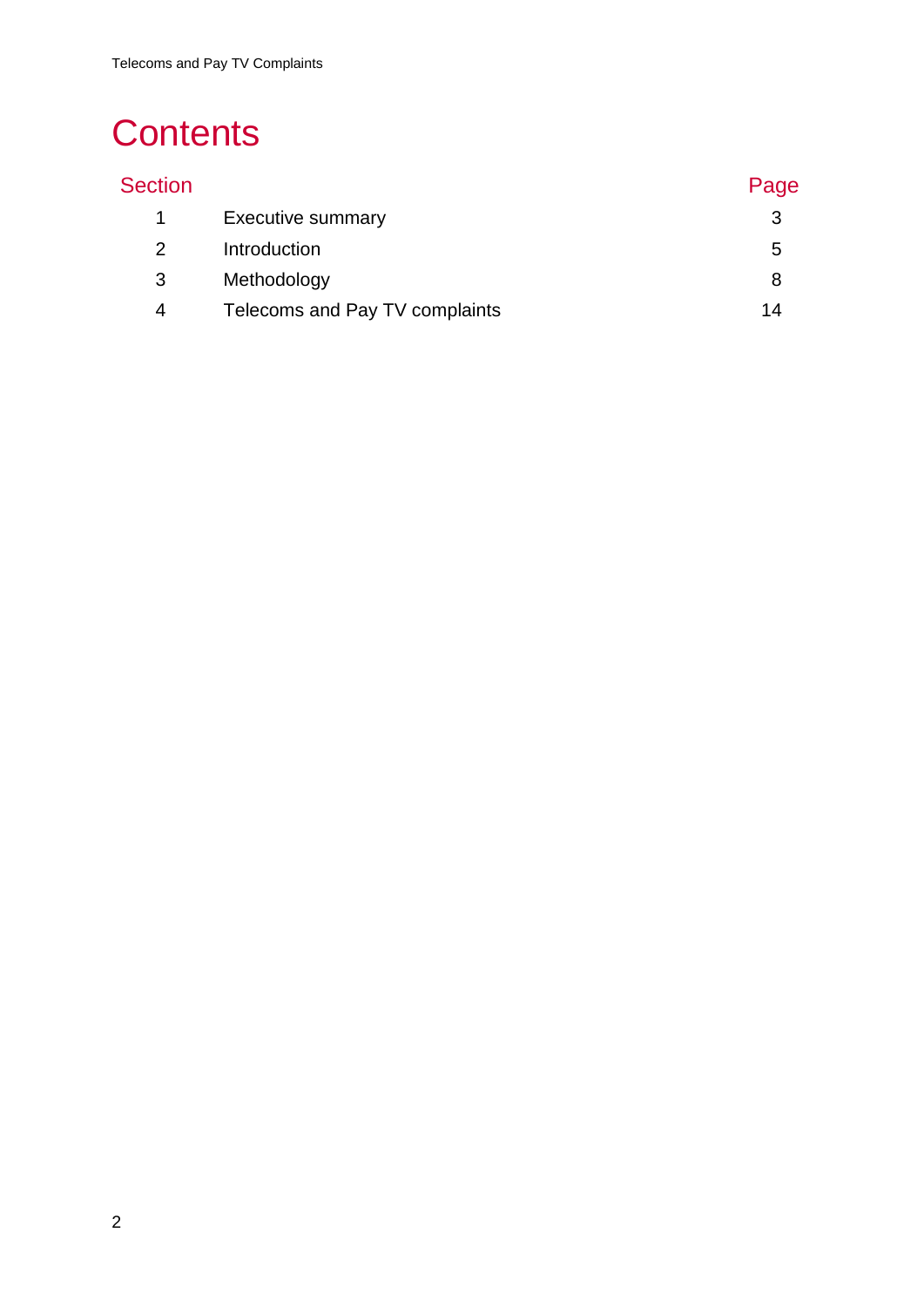$\overline{a}$ 

## <span id="page-3-0"></span>**Executive summary**

- 1.1 Ofcom's principal duty is to further the interests of citizens and consumers, where appropriate by promoting competition. In doing so we must have regard to the interests of consumers in terms of price, quality of service and value for money. Consumer information plays a critical role in promoting effective competition and the absence of key information can lead to poor purchasing decisions and inhibit switching.
- 1.2 On average, Ofcom receives just under 300 telecoms complaints a day from consumers.[1](#page-3-1) Such complaints are likely to be made where a consumer has been unable to resolve an issue with their provider to their satisfaction. We keep a record of these complaints by service and by provider, and believe that this information is useful for consumers; for example, this data may be relevant to those considering a new service or provider. We note that provider-specific information is also available to guide consumers in areas such as financial services and energy.
- 1.3 This is the latest edition in a series of quarterly complaints publications.<sup>[2](#page-3-2)</sup> We previously published data for each quarter between October 2010 and December  $2013.<sup>3</sup>$  $2013.<sup>3</sup>$  $2013.<sup>3</sup>$  This publication provides data for the quarter January 2014 to March 2014.
- 1.4 There are a number of important limitations that apply to the complaints information we publish, in particular:
	- The data only covers complaints that consumers have chosen to report to Ofcom, and does not represent complaints consumers may have made directly to their providers or to other agencies (e.g. Alternative Dispute Resolution schemes). As such it will only provide a partial picture of complaints relating to any provider.
	- The complaints data reflects the views of consumers as reported to Ofcom. Ofcom has sought to ensure that its data is sound but has not checked the veracity of individual complaints.
	- Contact with Ofcom may reflect the relative quality of complaints handling services, as well as the quality of service received. Given this, companies with poor complaints handling processes may feature more prominently than those with good complaints handling processes.
	- Ofcom may see spikes in call volumes from customers of certain providers when we publicise certain types of enforcement action (e.g. investigations, fines).
- 1.5 The next publication will include data for the period April to June 2014 and we expect to publish it in September 2014.

<span id="page-3-1"></span><sup>1</sup> Ofcom received over 80,000 complaints from consumers via calls in 2012/13. Ofcom 2012/13 Annual Report, page 38. [http://www.ofcom.org.uk/files/2013/07/Ofcom\\_Annual-Report\\_AD600\\_ACC-](http://www.ofcom.org.uk/files/2013/07/Ofcom_Annual-Report_AD600_ACC-2_English.pdf)[2\\_English.pdf](http://www.ofcom.org.uk/files/2013/07/Ofcom_Annual-Report_AD600_ACC-2_English.pdf)

<span id="page-3-2"></span><sup>&</sup>lt;sup>2</sup> Previous editions can be found at [http://stakeholders.ofcom.org.uk/market-data-research/telecoms](http://stakeholders.ofcom.org.uk/market-data-research/telecoms-research/complaints/?a=0)[research/complaints/?a=0](http://stakeholders.ofcom.org.uk/market-data-research/telecoms-research/complaints/?a=0)<br><sup>3</sup> Pay TV complaints were first published from October 2011 (i.e. from Q4 2011).

<span id="page-3-3"></span>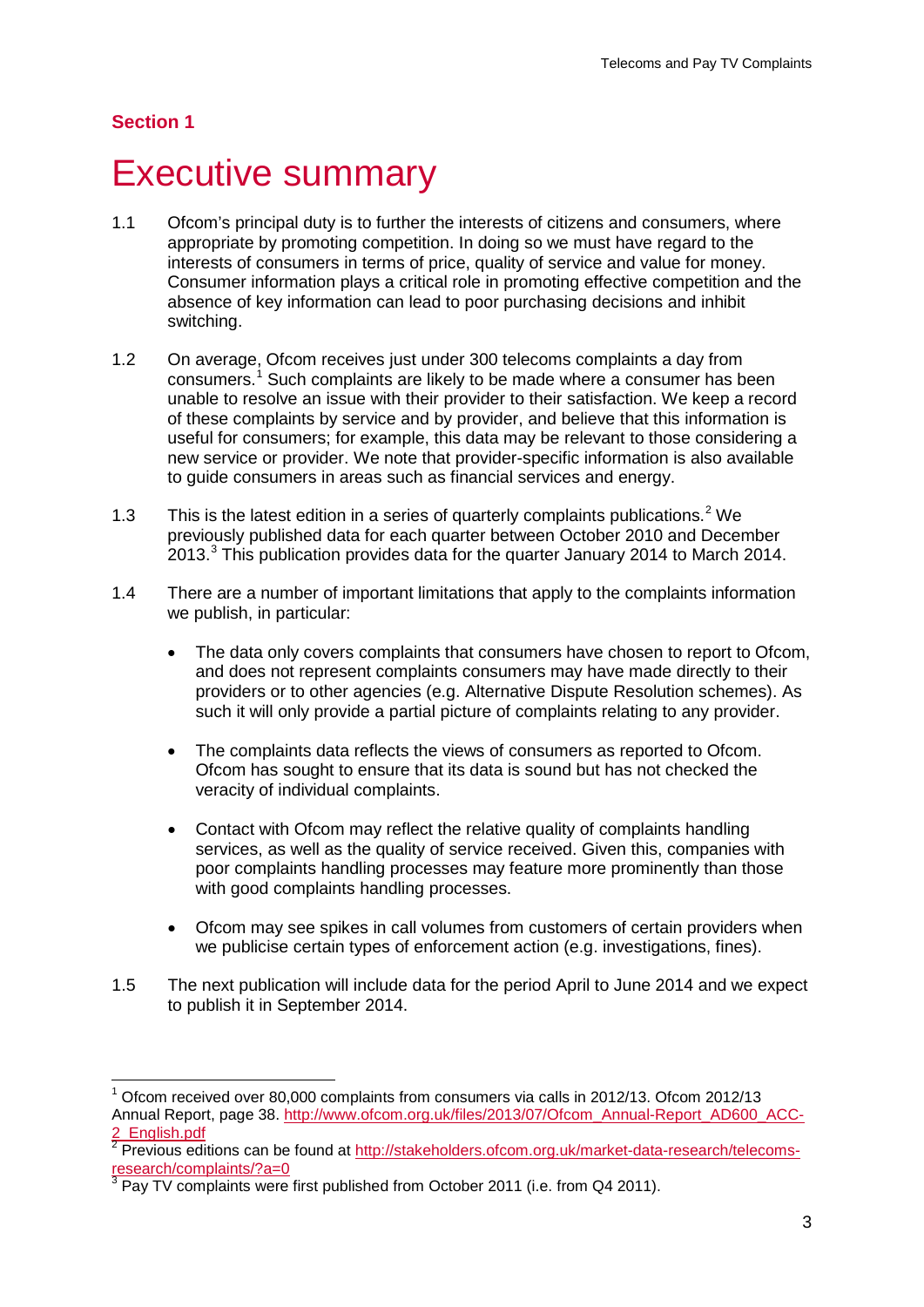- 1.6 Stakeholders should consider both the monthly and quarterly data carefully when comparing providers' performance. This publication only includes complaints data for providers with a market share of 4% or above which regularly generate more than 30 complaints per month. As providers vary in size we publish complaints as a proportion of subscribers.<sup>[4](#page-4-0)</sup> Presenting the complaint numbers in this manner ensures that meaningful comparisons can be made between the data for each provider.
- 1.7 The main findings for the current reporting period (Q1 2014) are as follows:
	- Overall complaints: $5$  The total volume of complaints increased slightly. This was due to increases in complaints in the broadband, fixed-line and mobile PAYG sectors. Complaints in the pay TV sector remained at the same level as in Q4 2013. Broadband and fixed line services generated the highest relative number of complaints compared to the other services featured in this report, with the fewest complaints made about mobile 'pay-as-you-go' (PAYG) services.
	- Fixed line telephony: The providers covered here are BT, Sky, TalkTalk Group and Virgin Media. TalkTalk Group generated the highest relative volume of complaints and these related to service faults, complaints handling and billing. BT also generated complaints above industry average whilst Virgin Media received fewer complaints than the other fixed line providers that we report on.
	- Fixed broadband: The providers covered here are BT,  $EE^6$  $EE^6$ , Sky, TalkTalk Group and Virgin Media. EE generated the highest relative volume of complaints and these related to service faults, billing and issues with changing provider. BT and TalkTalk Group also received above industry average complaint levels. Sky and Virgin Media generated complaint volumes below the industry average. Virgin Media received the lowest relative complaint volumes compared to the other fixed broadband providers that we report on.
	- Mobile pay-monthly telephony (excluding mobile broadband datacards and dongles): Removed following data checks. Please see 4.11.
	- Mobile PAYG telephony: As a consequence of the aggregation of T-Mobile, Orange & 4GEE complaints, EE now meets the threshold for publication of its PAYG complaints. However, we have not included any quantitative information on EE's aggregated PAYG complaints as we are unable to provide comparisons with any other PAYG provider in the report at this time. This is because none of the other providers meet the complaints threshold for publication.
	- Pay TV services: The providers covered here are BT, TalkTalk, Sky and Virgin Media. BT generated the highest relative volume of complaints and these related to service faults, complaints handling and billing. TalkTalk also generated above industry average complaint levels. Sky received the lowest relative complaint volumes compared to the other pay TV providers that we report on.

<span id="page-4-0"></span><sup>4</sup> Complaints are displayed per 1000 customers. This enables the providers to be compared on a likefor-like basis.  $\overline{a}$ 

 $<sup>5</sup>$  Pay-monthly mobile data was removed due to data checks. Please see 4.11.</sup>

<span id="page-4-2"></span><span id="page-4-1"></span><sup>&</sup>lt;sup>6</sup> We report on Orange and EE as a combined provider as Orange's existing fixed broadband customers are being transitioned onto 'EE' products.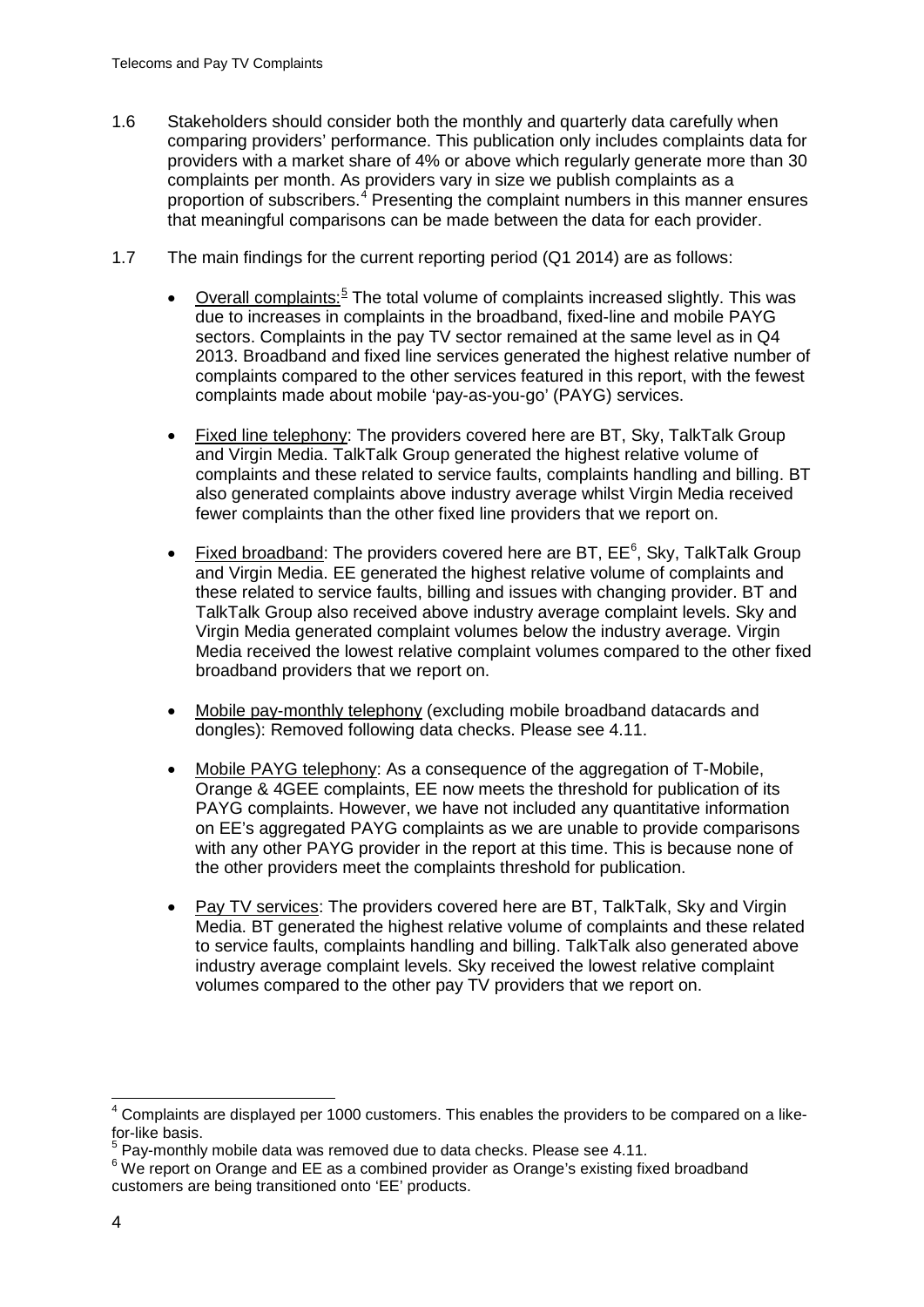## <span id="page-5-0"></span>**Introduction**

## **Background**

- 2.1 Consumers' overall level of satisfaction with communications services is around 90%.<sup>[7](#page-5-1)</sup> Where concerns arise, consumers typically raise their complaint with their provider in the first instance.<sup>[8](#page-5-2)</sup> If the provider is not able to resolve the complaint within eight weeks, the consumer can make an application to an independent Alternative Dispute Resolution (ADR) scheme. The ADR scheme can examine the complaint and reach a judgement on the issue.<sup>[9](#page-5-3)</sup>
- 2.2 In addition, some consumers choose to contact Ofcom due to our role as regulator of communications services. While we do not resolve individual complaints, we offer advice on how best to resolve the issues that are raised.<sup>[10](#page-5-4)</sup> We also use the complaints data to inform policy enforcement work as well as related monitoring activities. On average, we receive just under 300 consumer complaints a day.

## **Why publish provider-specific complaints?**

- 2.3 For some time now Ofcom has published telecoms complaints data by key issue in our Telecoms Complaints Bulletins <sup>[11](#page-5-5)</sup> and Consumer Experience reports.<sup>[12](#page-5-6)</sup> These publications show the monthly complaints that Ofcom receives in areas such as misselling, silent calls and broadband speeds.
- 2.4 Since April 2011 we have published quarterly Ofcom complaints data by provider. Complementary to this report, we also regularly publish research on 'customer service satisfaction' on a provider-specific basis. This research is published annually, and the latest research report was published in December 20[13](#page-5-7).<sup>1</sup>
- 2.5 The publication of performance data like this is consistent with our statutory duty of transparency and our obligations as a public authority. Moreover, it is in line with our principal duty to further the interests of citizens and consumers, where appropriate by promoting competition. Consumer information plays a critical role in ensuring that competitive communications markets work for consumers. [14](#page-5-8) The absence of key

<span id="page-5-2"></span><span id="page-5-1"></span>[http://stakeholders.ofcom.org.uk/binaries/research/cmr/cmr13/2013\\_UK\\_CMR.pdf](http://stakeholders.ofcom.org.uk/binaries/research/cmr/cmr13/2013_UK_CMR.pdf)<br>8 This has been founded This has been found in research, including for example that carried out for the 2008 Consumer Complaints Review available at

<http://stakeholders.ofcom.org.uk/consultations/adr-review-12/statement>

<sup>7</sup> Ofcom, *The Communications Market 2013 (August)*, page 30.  $\overline{a}$ 

[http://stakeholders.ofcom.org.uk/binaries/consultations/alt\\_dis\\_res/research.pdf](http://stakeholders.ofcom.org.uk/binaries/consultations/alt_dis_res/research.pdf)

<span id="page-5-3"></span><sup>9</sup> Ofcom requires all CPs to be a member of an approved ADR scheme. Ofcom carried out a Review of Consumer Complaints Procedures - the statement is available at

<span id="page-5-4"></span><sup>&</sup>lt;sup>10</sup> We have also recently updated our website to further assist consumers with their complaints. Refer to <http://consumers.ofcom.org.uk/tell-us/>

<sup>11</sup> Available at<http://stakeholders.ofcom.org.uk/enforcement/telecoms-complaints-bulletin/>

<span id="page-5-6"></span><span id="page-5-5"></span><sup>12&</sup>lt;br>
Available at http://stakeholders.ofcom.org.uk/market-data-research/market-data/consumer-<br>
13 http://stakeholders.ofcom.org.uk/market-data-research/market-data/consumer-<br>
13 http://stakeholders.ofcom

<span id="page-5-7"></span>[http://stakeholders.ofcom.org.uk/binaries/research/tv-research/Quality-Customer-Service-report-](http://stakeholders.ofcom.org.uk/binaries/research/tv-research/Quality-Customer-Service-report-December-2013/Quality_of_service_report.pdf)[December-2013/Quality\\_of\\_service\\_report.pdf](http://stakeholders.ofcom.org.uk/binaries/research/tv-research/Quality-Customer-Service-report-December-2013/Quality_of_service_report.pdf)<br>
<sup>14</sup> Under section 26 of the Communications Act 2006, we have a duty to arrange for the publication of

<span id="page-5-8"></span>information and advice as it appears to us to be appropriate to make available to the persons mentioned in s.26(2), including the customers of communications providers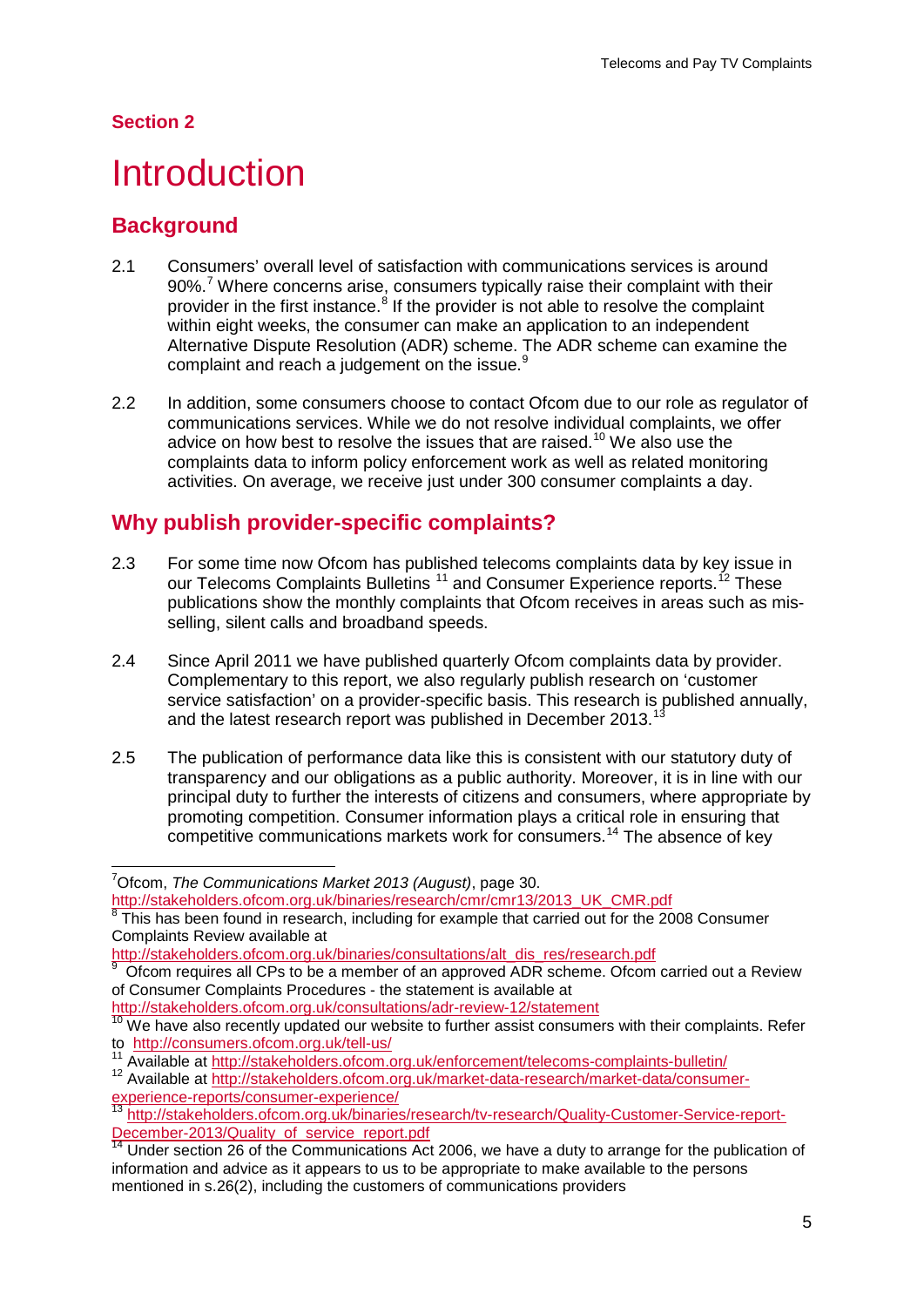information can lead to poor purchasing decisions. Therefore, if key information is not readily available or unclear there may be a case for Ofcom to intervene in the interests of consumers.

- 2.6 We recognise that there is no single source of information that can give consumers a full picture of the relative performance of different providers. In addition, different service features will matter more for some consumers than for others. Ofcom research suggests that, for many consumers, comparative price and network performance information is of primary importance. In light of this, much of our focus to date has been on improving the information available to consumers in these areas. Examples include publication of broadband speeds research<sup>[15](#page-6-0)</sup> and our scheme for accrediting price comparison calculators<sup>16</sup>.
- 2.7 However, our prior research has also suggested that at least a fifth of consumers in each market would be likely to use comparative information about complaints. Those consumers who are actively considering switching provider are most likely to say they would use such information. $17$
- 2.8 Publication of provider-specific complaints data may act as an incentive for providers to improve their performance.<sup>[18](#page-6-3)</sup> Similar information is also available to quide consumers in a number of other sectors, in particular financial services<sup>[19](#page-6-4)</sup> and energy sectors. [20](#page-6-5)
- 2.9 While our complaints data has a number of limitations (refer to Section 3), we believe that this data, along with other information<sup>[21](#page-6-6)</sup>, can be informative for consumers seeking to compare providers.<sup>[22](#page-6-7)</sup> We also observe that this data is of interest to intermediaries such as consumer groups, journalists and price comparison services who advise consumers.
- 2.10 This transparent approach is consistent with the Government's consumer empowerment strategy<sup>[23](#page-6-8)</sup> which argues that publishing complaints data is "a good way of encouraging businesses to improve their performance without the need for heavy-handed legislation, as no company wants to be last in an indicator of performance or customer satisfaction".

 $\overline{a}$ 

<sup>&</sup>lt;sup>15</sup> Available at [http://stakeholders.ofcom.org.uk/market-data-research/other/telecoms-](http://stakeholders.ofcom.org.uk/market-data-research/other/telecoms-research/broadband-speeds/?a=0)

<span id="page-6-1"></span><span id="page-6-0"></span>[research/broadband-speeds/?a=0](http://stakeholders.ofcom.org.uk/market-data-research/other/telecoms-research/broadband-speeds/?a=0)<br>
<sup>16</sup> See<http://stakeholders.ofcom.org.uk/consultations/ocp/statement/pricescheme/?a=0><br>
<sup>17</sup> According to Ofcom research collected in 2008. See

<span id="page-6-2"></span><http://stakeholders.ofcom.org.uk/binaries/consultations/qos08/statement/qos.pdf>

<span id="page-6-3"></span><sup>&</sup>lt;sup>18</sup> See the responses of key consumer groups to Ofcom's consultation on complaints handling procedures at

[http://stakeholders.ofcom.org.uk/consultations/complaints\\_procedures/?showResponses=true](http://stakeholders.ofcom.org.uk/consultations/complaints_procedures/?showResponses=true)<br><sup>19</sup> http://www.fsa.gov.uk/pages/Library/Other publications/commentary/index.shtml

<span id="page-6-5"></span><span id="page-6-4"></span><sup>20</sup> See<http://energyapps.consumerfocus.org.uk/performance/><br>21 For example information on price, speed, coverage, contract terms and so on.

<span id="page-6-7"></span><span id="page-6-6"></span><sup>&</sup>lt;sup>22</sup> In the Statement for our Review of Complaints Procedures, we said that publishing complaints data would likely benefit consumers in respect of price, quality and value for money. We also noted that there are a number of ways for such information to be made public. See there are a number of ways for such information to be made public. See

[http://stakeholders.ofcom.org.uk/consultations/complaints\\_procedures/statement/](http://stakeholders.ofcom.org.uk/consultations/complaints_procedures/statement/)

<span id="page-6-8"></span><sup>23</sup> Better Choices: Better Deals, Consumer Powering Growth, *BIS & the Cabinet Office,* 13 April 2011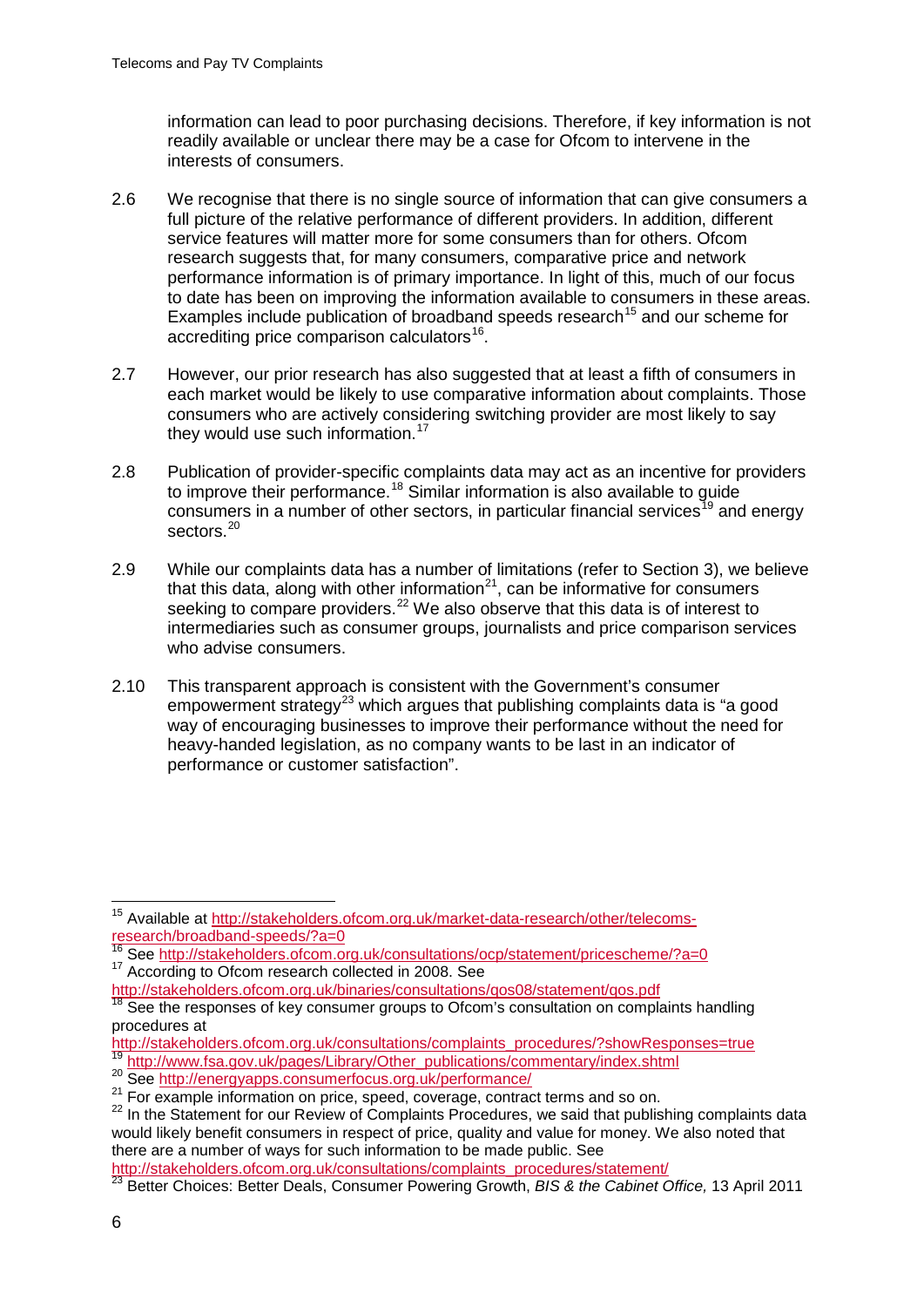## **Provider-specific complaints data**

2.11 This is the thirteenth report to include Ofcom telecoms complaints data by provider, and the eight to include complaints data about pay TV services. The methodology used here is set out in Section 3.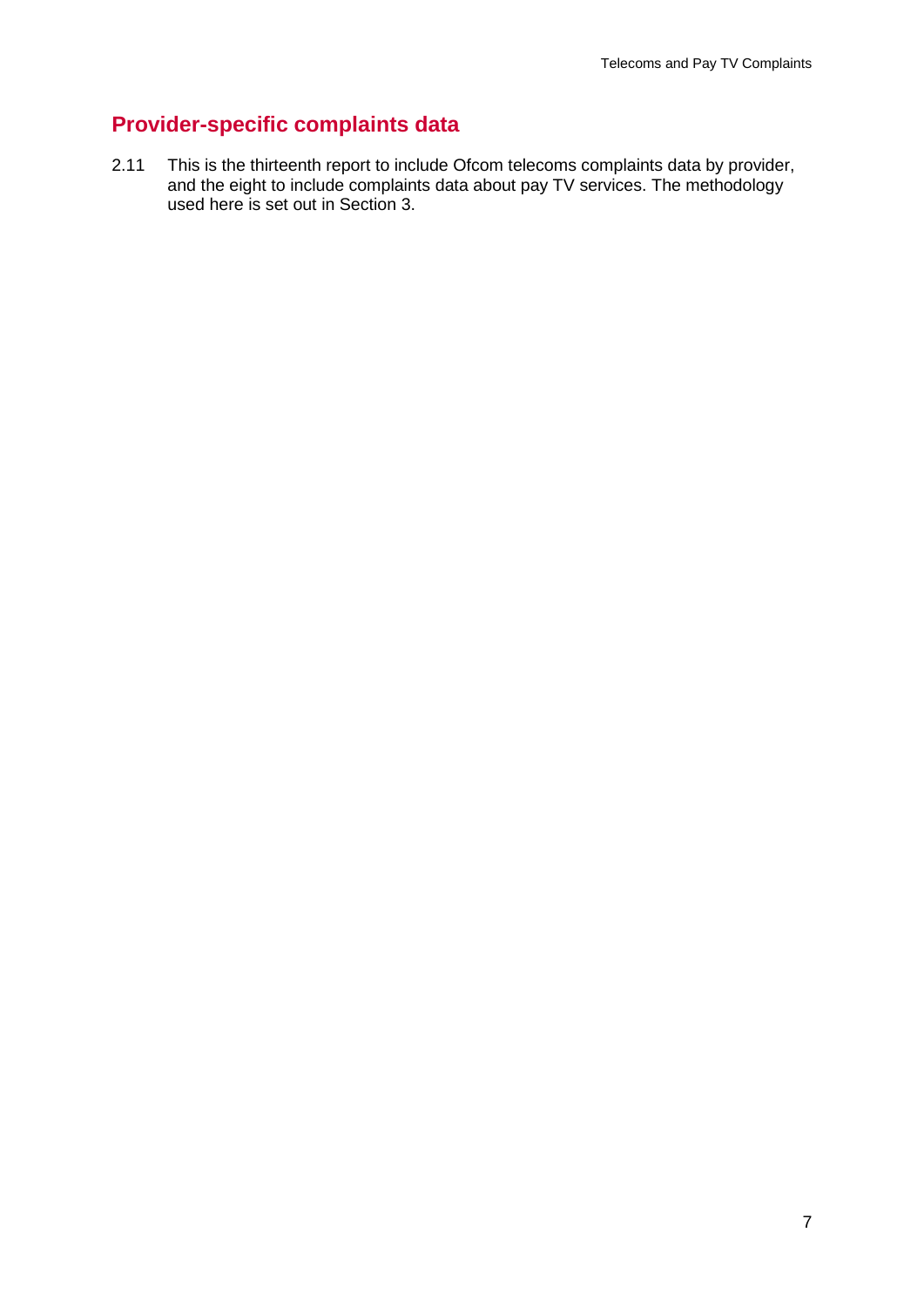# <span id="page-8-0"></span>**Methodology**

### **Introduction**

- 3.1 Consumers, both residential and business, can contact Ofcom with complaints or enquiries over the phone, by letter or through one of the dedicated complaint submission forms on our website.<sup>[24](#page-8-1)</sup> All complaints<sup>[25](#page-8-2)</sup> are logged in the same database by Ofcom's Consumer Contact Team (CCT), providing a record of the total complaints that Ofcom has received, as well as details on the services affected and the providers of those services.
- 3.2 In this section we outline the approach we have taken to the publication of our complaints data.

## **Scope of the data published**

- 3.3 We collect complaints data across a wide range of services broadcasting, spectrum and telecoms. [26](#page-8-3) Total complaints in each of these areas are published in our annual Consumer Experience reports.<sup>[27](#page-8-4)</sup>
- 3.4 The focus of this publication is on complaints made by residential<sup>[28](#page-8-5)</sup> consumers in relation to fixed line telephony, fixed broadband, mobile telephony and Pay TV.
- 3.5 Consumers complain to Ofcom about a wide range of issues<sup>[29](#page-8-6)</sup> so we have had to consider carefully what level of data would be useful and robust enough for publication. In view of the complexity, our current position is that we should only publish complaints data by service rather than by detailed category of complaint for each service.
- 3.6 The five services covered in this publication are:
	- Fixed line telephony includes complaints against companies that offer both line rental and calls as well as those that supply calls only services;
	- Fixed broadband includes copper based ADSL services, cable services and super-fast broadband;

<sup>&</sup>lt;sup>24</sup> Refer to <u>http://consumers.ofcom.org.uk/tell-us/telecoms/</u>  $\overline{a}$ 

<span id="page-8-2"></span><span id="page-8-1"></span><sup>&</sup>lt;sup>25</sup> A complaint is an expression of dissatisfaction made by a customer related to the communications provider's services, or to the complaint-handling process itself. Where the complaint is made to Ofcom over the phone, the consumer is asked whether their call is about an enquiry or complaint.

<span id="page-8-3"></span><sup>&</sup>lt;sup>26</sup> We publish complaints about the content of programmes broadcast on television by provider in our Broadcasting Bulletins. Spectrum complaints cannot be reported in more detail as the majority of complaints are about interference and as such are not provider specific.

<span id="page-8-4"></span><sup>&</sup>lt;sup>27</sup> Refer to Ofcom' annual Consumer Experience reports - [http://stakeholders.ofcom.org.uk/market](http://stakeholders.ofcom.org.uk/market-data-research/market-data/consumer-experience-reports/)[data-research/market-data/consumer-experience-reports/](http://stakeholders.ofcom.org.uk/market-data-research/market-data/consumer-experience-reports/)<br><sup>28</sup> Ofcom records business and residential telecoms complaints separately, based on how the

<span id="page-8-5"></span>individual identifies themselves when reporting the complaint.

<span id="page-8-6"></span><sup>&</sup>lt;sup>29</sup> We currently record over 159 different categories of telecoms complaints. The system of complaint categorisation was changed at the beginning of April 2012. This change has no impact on the presentation of results in this or previous publications as the results are presented as much higher level (by provider and by sector).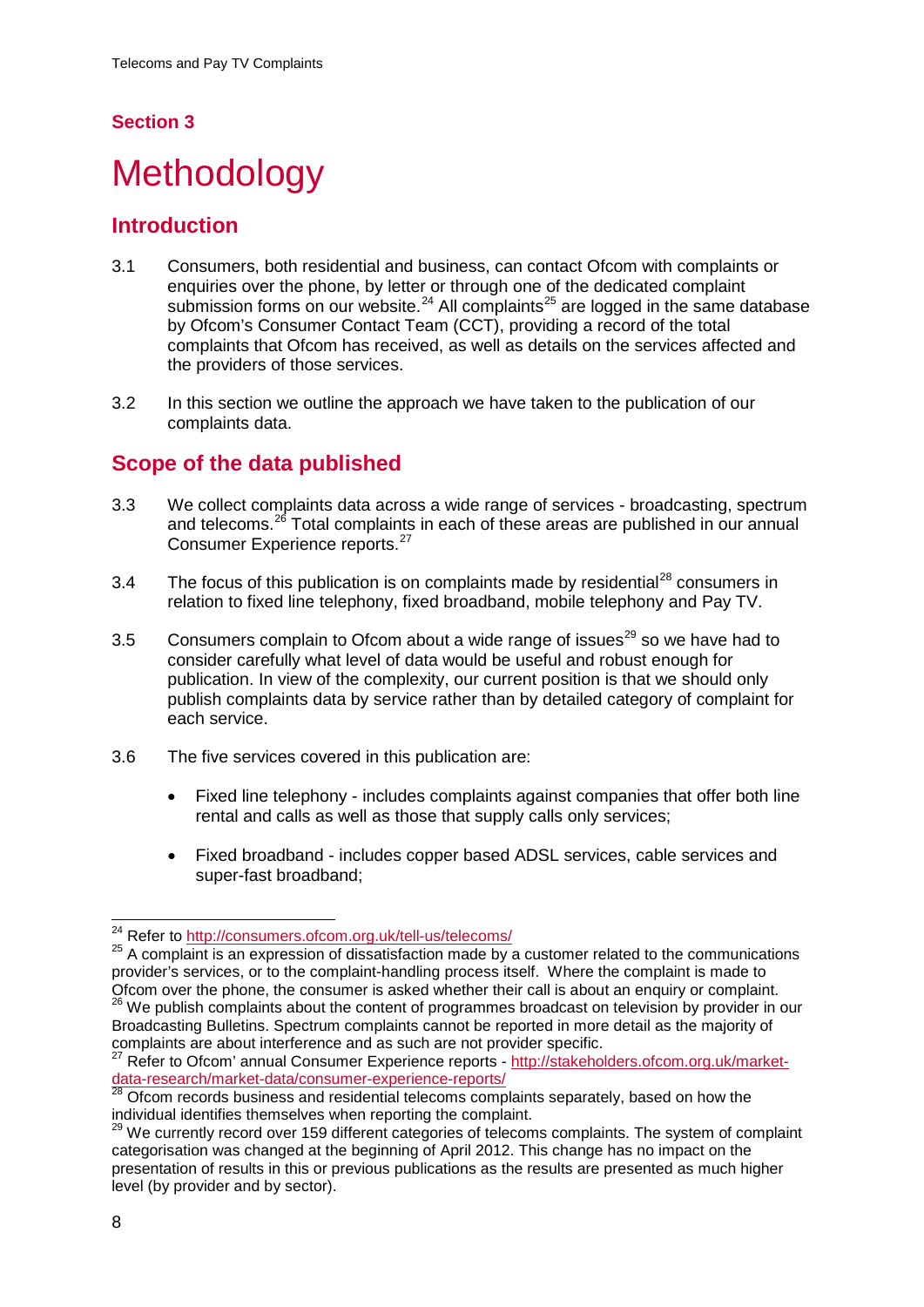- Pay-monthly mobile services; [30](#page-9-0) [31](#page-9-1)
- PAYG mobile services; and
- Pay TV includes complaints relating to access to the service and does not include the content delivered over the pay TV service. This category includes services provided through cable, satellite, digital terrestrial television or over a dedicated broadband connection.

#### **Complaints about bundled services**

- 3.7 Today many consumers choose to purchase a bundle of services from one provider (for example, fixed line telephony with a fixed broadband service). Any issues that subsequently arise may affect one or more of those services and this influences how a complaint may be reported to us.
- 3.8 The approach we have taken when recording complaints received from customers who take a bundle of services from a provider is as follows:
	- If the complaint only relates to one of the services in the bundle the complaint is recorded against that single service only. For example, if a customer has fixed line telephony and fixed broadband as part of a bundle and complains about slow broadband speeds, the complaint would be logged against the broadband service only as it is this aspect of the service that is causing the problem.
	- If the complaint equally affects a number of services in a bundle, the complaint is recorded against each affected service for that provider. For example, if a consumer complains about being mis-sold a triple play service, the complaint will be counted as a fixed telephony, fixed broadband and as a pay TV complaint for that provider.
- 3.9 This approach enables us to have a record of all complaints received by provider and by service. Also, as we are publishing total complaints by provider for each service, but not across the services in aggregate, the complaints are not double counted.

#### **Complaints about transfers to unknown providers**

3.10 If a consumer is unexpectedly told by their existing provider that a request has been made to transfer their service to another provider they may complain to Ofcom without knowing the name of the new provider.<sup>[32](#page-9-2)</sup> In these circumstances Ofcom refers the case to Openreach to find out recent activity on the line, including applications and transfers. If a request for a transfer has been made by another provider, the complaint is recorded against that other provider. If no request for a transfer has been made, then the complaint is recorded against the existing provider.

## **Focus on the largest providers**

3.11 Ofcom records complaints received against any provider in the UK. The size of each individual provider varies greatly, as does the number of complaints received.

<span id="page-9-0"></span> $30$  Mobile pay monthly and mobile PAYG services will include complaints about use of data through a mobile handset but do not include dongles or datacards.  $\overline{a}$ 

Pay-monthly mobile data was removed due to data checks. Please see 4.11.

<span id="page-9-2"></span><span id="page-9-1"></span><sup>&</sup>lt;sup>32</sup> Their existing provider would not have visibility of the new provider either, they will only be aware that a request has been made to take over the service.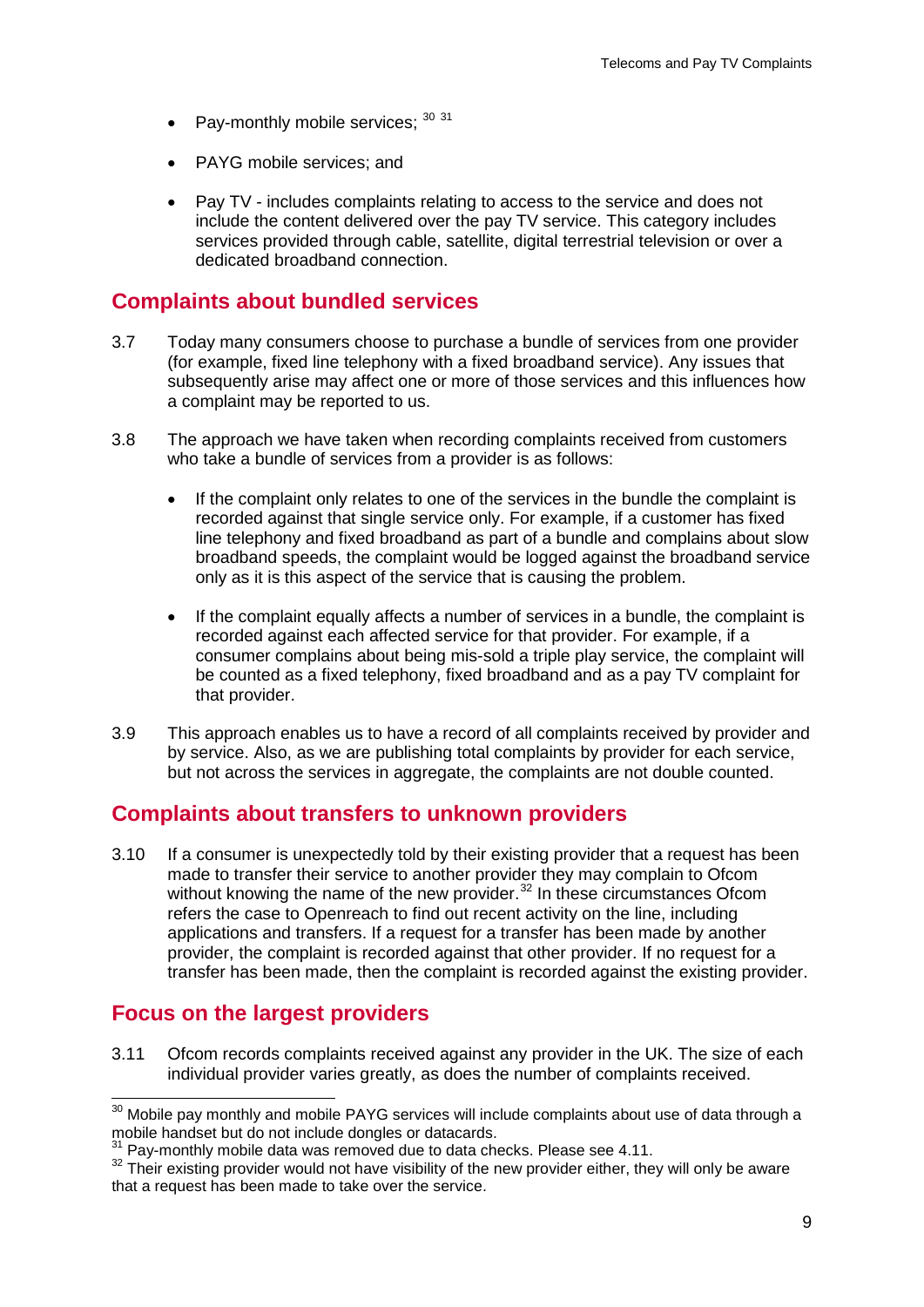- 3.12 The lower the number of complaints, the greater potential there is for the data to be affected by small fluctuations. It is less likely that robust and comparable data can be drawn from a small sample size. This is important when trying to identify and assess trends in the data.
- 3.13 Therefore, to minimise distortion and allow robust statistical analysis, we only publish complaints data against those providers which, for the service being reported:
	- (i) have a market share of 4% or more in the relevant market; and
	- (ii) regularly generate at least 30 complaints per month.
- 3.14 This encompasses the providers set out in Table 1 below. Together, these providers account for over 85% of each market covered.<sup>[33](#page-10-0)</sup>
- 3.15 As explained in paragraph 1.7 above, we now present mobile data for Orange, T-Mobile and 4GEE in an aggregated form. The charts below refer to this data as *"EE (aggregate of T-Mobile, Orange & 4GEE)*".
- 3.16 In the pay-monthly mobile sector, we present EE's aggregated complaints data from Q1 2012 to Q1 2014.<sup>[34](#page-10-1)</sup> We will no longer be presenting Orange and T-Mobile complaints separately.<sup>[35](#page-10-2)</sup>
- 3.17 As a consequence of the aggregation of T-Mobile, Orange & 4GEE complaints data, EE now meets the threshold for publication of its complaints. However, we have not included any quantitative information on EE's aggregated PAYG complaints as we are unable to provide comparisons with any other PAYG provider in the report at this time. This is because none of the other providers meet the complaints threshold for publication.

<http://stakeholders.ofcom.org.uk/market-data-research/other/telecoms-research/complaints/?a=0>

 $\overline{a}$ 

<span id="page-10-0"></span> $33$  At least 92% of market for fixed lines, 89% for fixed broadband, 90% for pay monthly mobile telephony 85% for PAYG mobile telephony and 90% for pay TV.<br><sup>34</sup> Pay-monthly mobile data was removed due to data checks. Please see 4.11.

<span id="page-10-2"></span><span id="page-10-1"></span><sup>35</sup> The complaints data generated by Orange and T-Mobile individually until Q1 2014 can be found in previous reports here: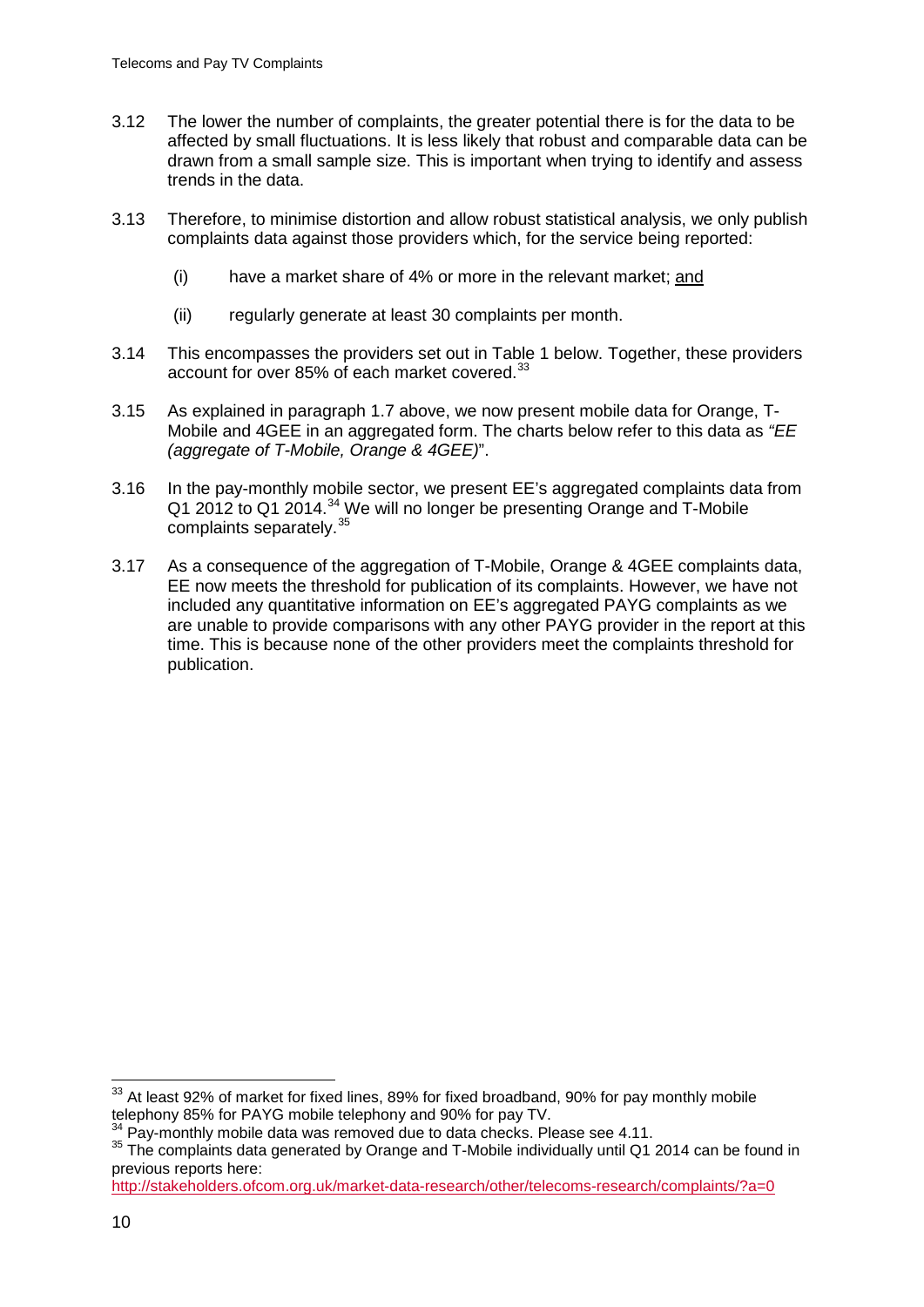3.18 Table 1: Providers included in this publication

| <b>Fixed Line Telephony and</b><br><b>Fixed Broadband</b> | $BT^{36}$                    |
|-----------------------------------------------------------|------------------------------|
|                                                           | EE (Fixed Broadband only)    |
|                                                           | Sky                          |
|                                                           | TalkTalk Group <sup>37</sup> |
|                                                           | Virgin Media                 |
| Mobile Pay Monthly <sup>38</sup>                          | $EE^{39}$                    |
|                                                           | O <sub>2</sub>               |
|                                                           | <b>Three</b>                 |
|                                                           | Virgin Mobile                |
|                                                           | Vodafone                     |
| <b>Mobile PAYG</b>                                        | $EE^{40}$                    |
|                                                           | O <sub>2</sub>               |
|                                                           | <b>Three</b>                 |
|                                                           | <b>Tesco Mobile</b>          |
|                                                           | Virgin Mobile                |
|                                                           | Vodafone                     |
| Pay TV                                                    | BT                           |
|                                                           | Sky                          |
|                                                           | <b>TalkTalk</b>              |
|                                                           | Virgin Media                 |

 $\overline{a}$ 

<span id="page-11-3"></span> $39$  This includes Orange, T-Mobile and 4GEE.

<span id="page-11-0"></span><sup>&</sup>lt;sup>36</sup> Any complaints received against Plusnet have not been included with complaints against BT<br><sup>37</sup> This includes TalkTalk and Tiscali UK.

<span id="page-11-1"></span>

<span id="page-11-2"></span> $38$  Pay-monthly mobile data was removed due to data checks. Please see 4.11.

<span id="page-11-4"></span><sup>&</sup>lt;sup>40</sup> This includes Orange, T-Mobile and 4GEE.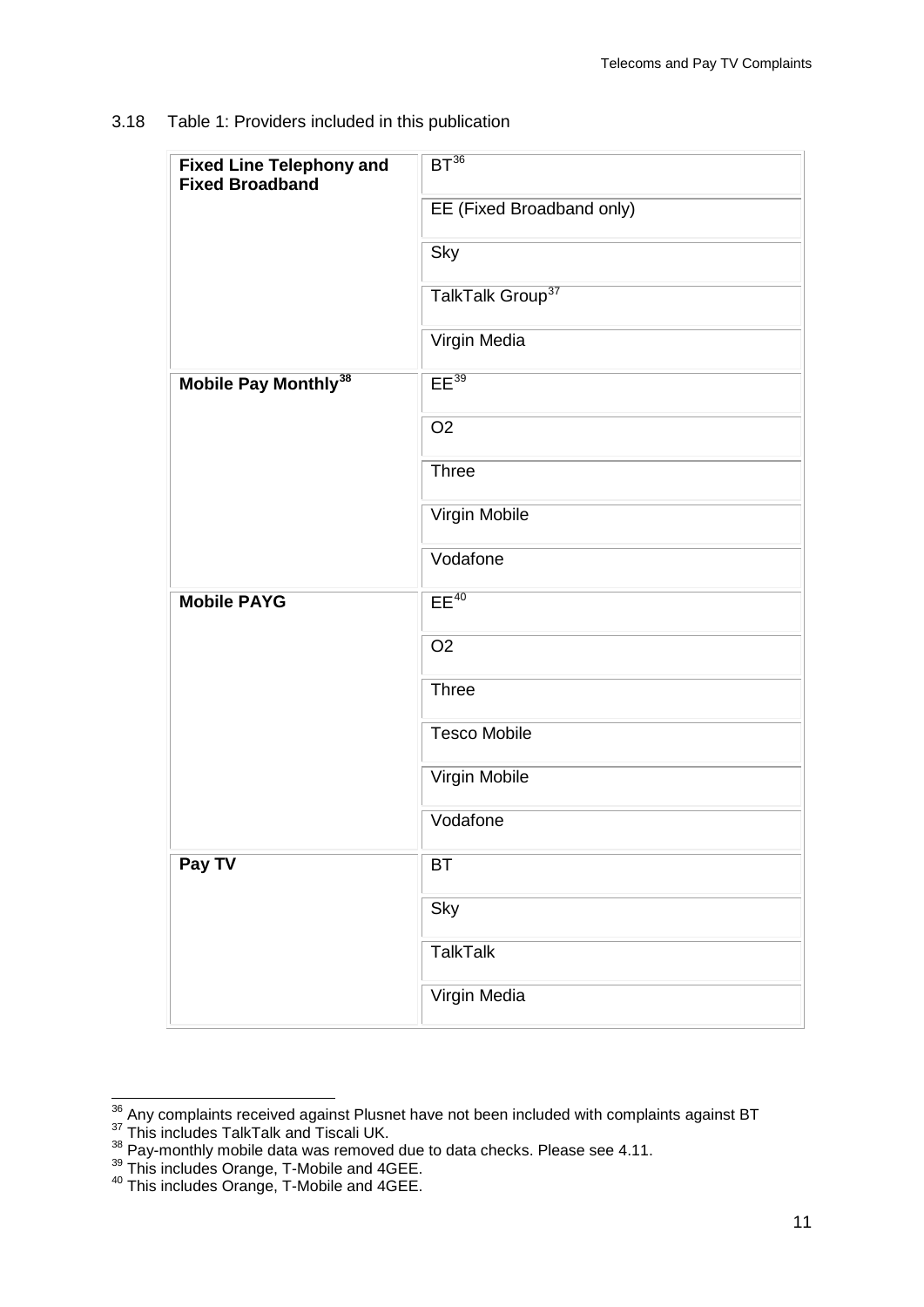## **Complaints as a proportion of subscribers**

- 3.19 In general, the more customers a provider has the more complaints are likely to be made. Given the variation in size of provider, we publish complaints as a proportion of the relevant customer base to put complaints numbers into context and to help ensure the data is more meaningful for consumers.
- 3.20 To achieve this we have used the number of connections<sup>[41](#page-12-0)</sup> from each individual provider collected by our Market Intelligence team. We do not collect this data for Pay TV providers and so, to calculate pay TV complaints per thousand customers, we use customer data from the providers' own published investor reports. All of the Pay TV providers that we report on publish subscription data on a quarterly basis as part of their updates to investors.
- 3.21 We understand from providers that quarterly connection data is more robust than monthly data $42$  and therefore we use quarterly data to normalise the complaints data.
- 3.22 Ofcom is aware that different providers may take different approaches to recording connection numbers, particularly if they offer PAYG mobile services. This is because some providers may keep inactive customers on their books for longer than others. To help ensure a standard approach is taken, Ofcom's Market Intelligence team defines active subscriptions as those with any registered activity within the last 90 days. [43](#page-12-2)
- 3.23 Fixed line telephony can be provided as a combined calls and line rental service or as a calls only service. As both services can generate fixed line complaints, Ofcom considers it is appropriate for them both to be included in the customer base used here.

#### **The industry average line**

3.24 As an additional data point against which to measure the performance of each provider, we include an industry average line showing the average of the number of complaints in the published data for each service.<sup>[44](#page-12-3)</sup>

## **Sensitivity Review**

3.25 Prior to the publication of our first report, Ofcom reviewed its complaints data to identify issues that might be unique to one or a limited number of providers but which are outside the control of those providers. The presence of such issues may distort the complaints data by introducing biases against individual providers or different groups of providers. We found that although these issues do exist their impact is unlikely to result in a material bias against particular providers in the context of the

 $^{41}_{1}$  Note that it is possible for an individual to have more than one connection.  $\overline{\phantom{a}}$ 

<span id="page-12-2"></span><span id="page-12-1"></span><span id="page-12-0"></span><sup>42</sup> Particularly where the quarterly data is reported externally.<br><sup>43</sup> This definition was adopted following discussions held with industry when Ofcom began collecting the data.

<span id="page-12-3"></span><sup>44</sup> We are using a 'weighted average' that adjusts for comparative size of operator. The scope of the industry is limited to those providers featured in this report (rather than including smaller providers who have lower than 4% market share).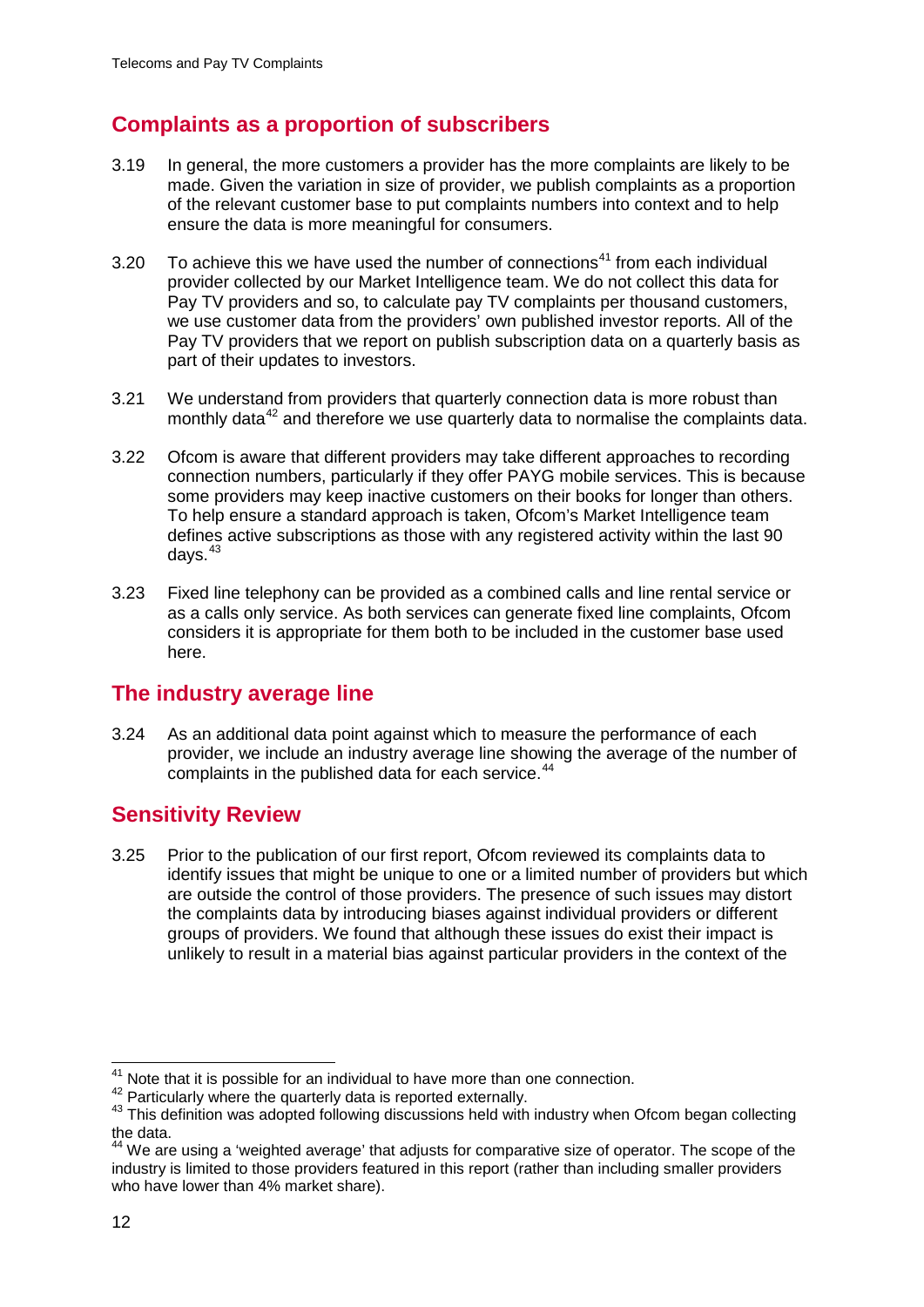data we are publishing.<sup>[45](#page-13-0)</sup> Also, the time sequence of results over time will tend to smooth the effect of any such issues.

<span id="page-13-0"></span><sup>&</sup>lt;sup>45</sup> As part of our on-going sensitivity review of the complaints data, we began reporting separately on 'pay-monthly' mobile complaints in Q2 2012 (see  $\overline{a}$ 

[http://stakeholders.ofcom.org.uk/binaries/research/telecoms-research/complaints/q2\\_2012.pdf\)](http://stakeholders.ofcom.org.uk/binaries/research/telecoms-research/complaints/q2_2012.pdf). We considered this to be a more appropriate method of presenting comparable complaints data because we receive a significantly larger number of complaints from pay monthly than pay as you go (PAYG) customers, and providers have different proportions of each type of customer.

Our approach for assessing the potential impact of these issues is outlined at Annex 1 of the following report: [http://stakeholders.ofcom.org.uk/binaries/research/telecoms-research/complaints/oct-2010](http://stakeholders.ofcom.org.uk/binaries/research/telecoms-research/complaints/oct-2010-feb-2011.pdf) [feb-2011.pdf](http://stakeholders.ofcom.org.uk/binaries/research/telecoms-research/complaints/oct-2010-feb-2011.pdf)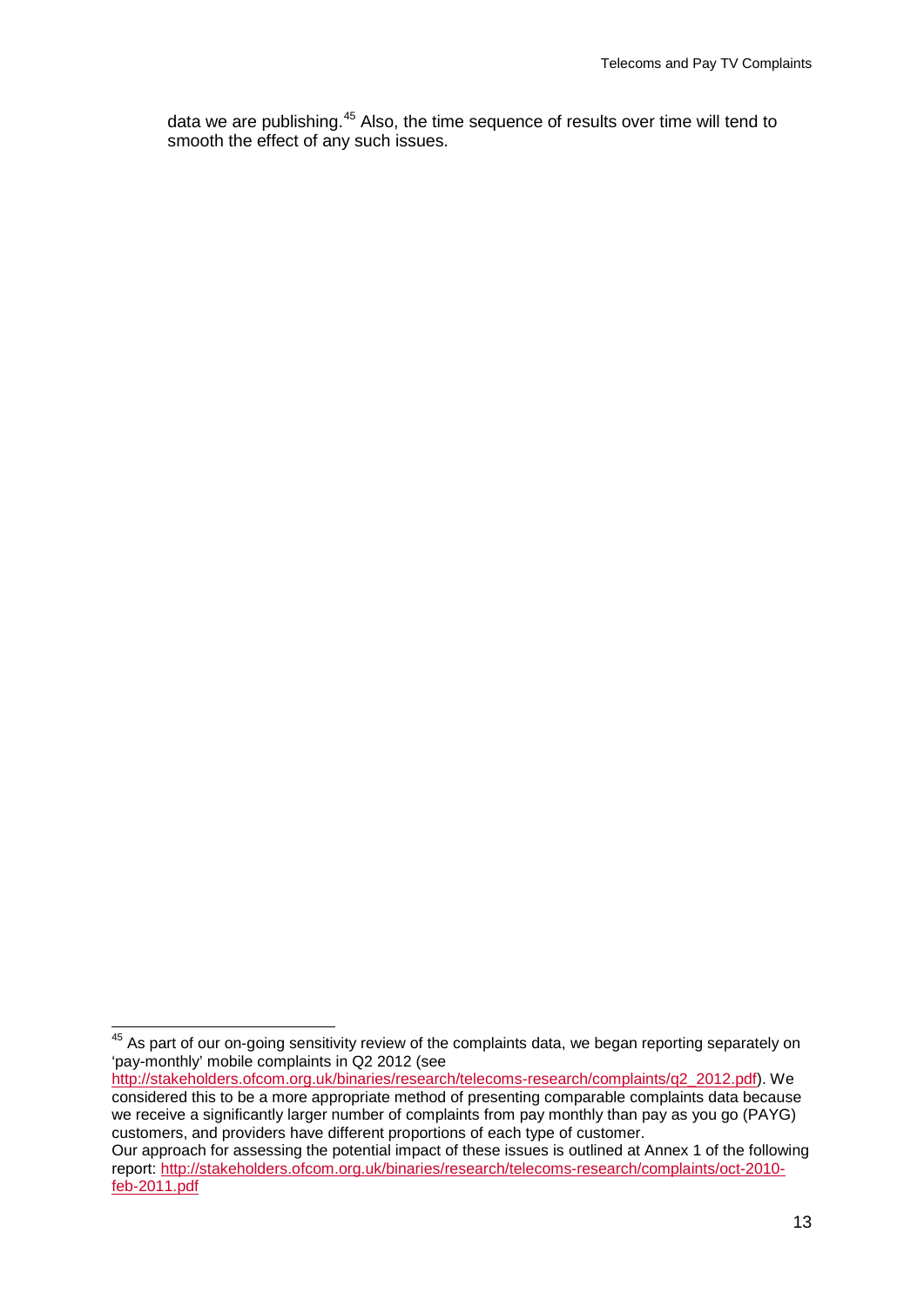# <span id="page-14-0"></span>**Telecoms and Pay TV Complaints**

## **Introduction**

- 4.1 This section sets out our complaints data from March 2012 to March 2014. We believe that used in conjunction with other available information this data provides helpful and meaningful information for consumers. It also gives an incentive for providers to improve their performance.
- 4.2 As mentioned in Section 1, it is worth bearing the following limitations in mind when considering the data:
	- The data only covers complaints that consumers have chosen to report to Ofcom and, therefore, it does not represent total complaints that consumers have made to their providers or to other agencies (e.g. Alternative Dispute Resolution schemes). As such it can only provide a partial picture of complaints relating to any provider.
	- The complaints data reflects the views of consumers. Ofcom has sought to ensure that its data accurately reflects the complaint that has been made but we do not check the veracity of individual complaints.
	- Contact with Ofcom may reflect the relative quality of complaints handling services, as well as the quality of service received. Given this, providers with poor complaints handling processes may feature more prominently than those with better complaints handling processes.
	- Ofcom may receive increased complaints volumes from customers of certain providers when we publicise enforcement action (e.g. investigations, fines).
- 4.3 The data published here is presented on a quarterly basis (Q1 2012 to Q1 2014) and also monthly (March 2012 to March 2014). The charts in this publication present complaints data for the previous nine quarters. [46](#page-14-1) The next publication will contain data for Q2 2014 (April to June) and will be published in September 2014.
- 4.4 This publication only includes charts for complaints data from providers who: (i) have a market share of 4% or more in the relevant market; and (ii) consistently generate at least 30 complaints per month. This is the minimum required threshold to support meaningful comparison between providers.

## **Relative complaints by service sector**

4.5 The following figures show the residential consumer complaints that Ofcom received across fixed line, broadband, PAYG mobile, pay monthly mobile<sup>[47](#page-14-2)</sup> and Pay TV services between March 2012 and March 2014 inclusive. The information is presented per 1000 customers/connections for the period covered, by month and by quarter.

<span id="page-14-1"></span><sup>&</sup>lt;sup>46</sup> For complaints data published since October 2010 see [http://stakeholders.ofcom.org.uk/market](http://stakeholders.ofcom.org.uk/market-data-research/other/telecoms-research/complaints/?a=0)data-research/other/telecoms-research/complaints/?a=0<br><sup>47</sup> Figures removed due to data checks.  $\overline{a}$ 

<span id="page-14-2"></span>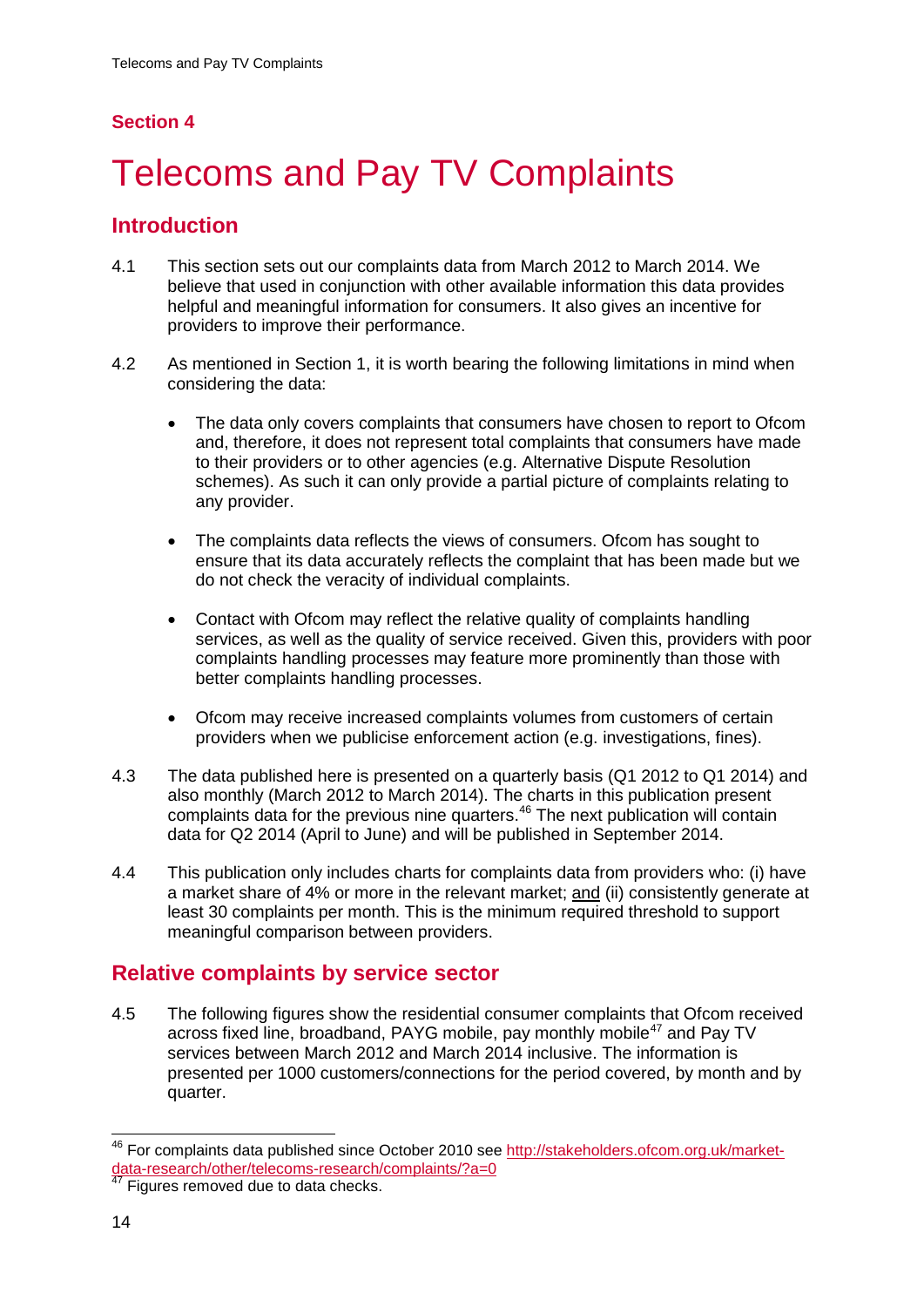4.6 Figure 1 shows that broadband and fixed line services generate the highest number of complaints and Ofcom continues to receive the fewest complaints about PAYG mobile services and Pay TV compared to the other services included in this report.





*Source: Ofcom, CCT data*

## **Fixed line telephony complaints**

- 4.7 The following figures show the residential consumer complaints that Ofcom received against the four largest providers of fixed line telephony services between March 2012 and March 2014 inclusive. The information is presented per 1000 customers/connections with both monthly and quarterly charts.
- 4.8 Figure 2 and Figure 3 show that TalkTalk Group<sup>[49](#page-15-1)</sup> generated the highest volume of complaints in Q1 2014. These complaints were mainly related to service faults, complaints handling and billing. BT also generated complaint volumes above the industry average. Virgin Media received the least complaints compared to the other fixed line providers in the report.

 $48$  Pay-monthly mobile data was removed due to data checks. Please see 4.11.  $\overline{a}$ 

<span id="page-15-1"></span><span id="page-15-0"></span><sup>49</sup> We note that TalkTalk Group's current and historic complaints results have been adjusted to account for the removal of AOL data.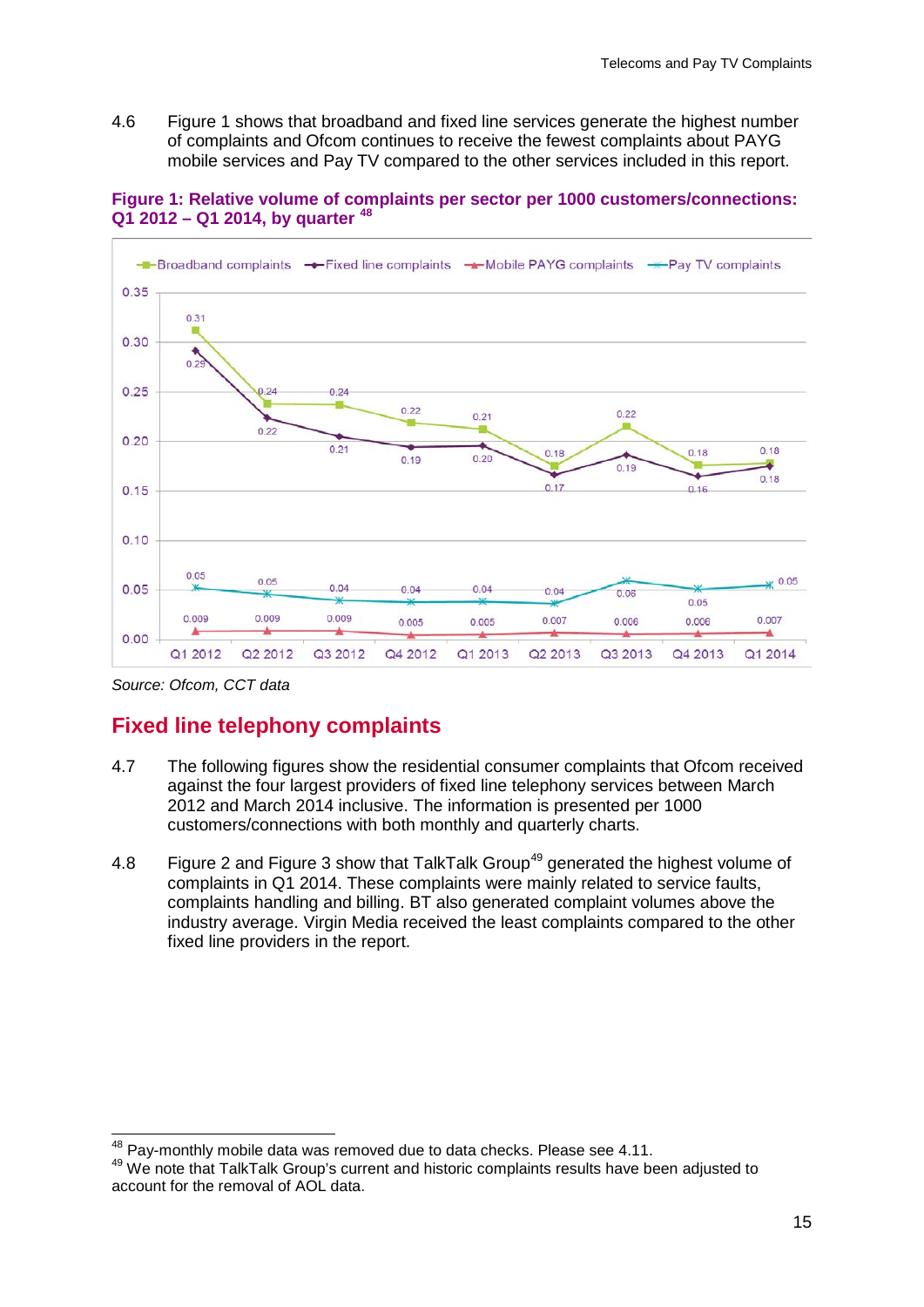

**Figure 2: Fixed line complaints per 1000 customers/connections: Q1 2012 – Q1 2014, by month**

*Note: Industry average is limited to those providers included in the report Source: Ofcom, CCT data*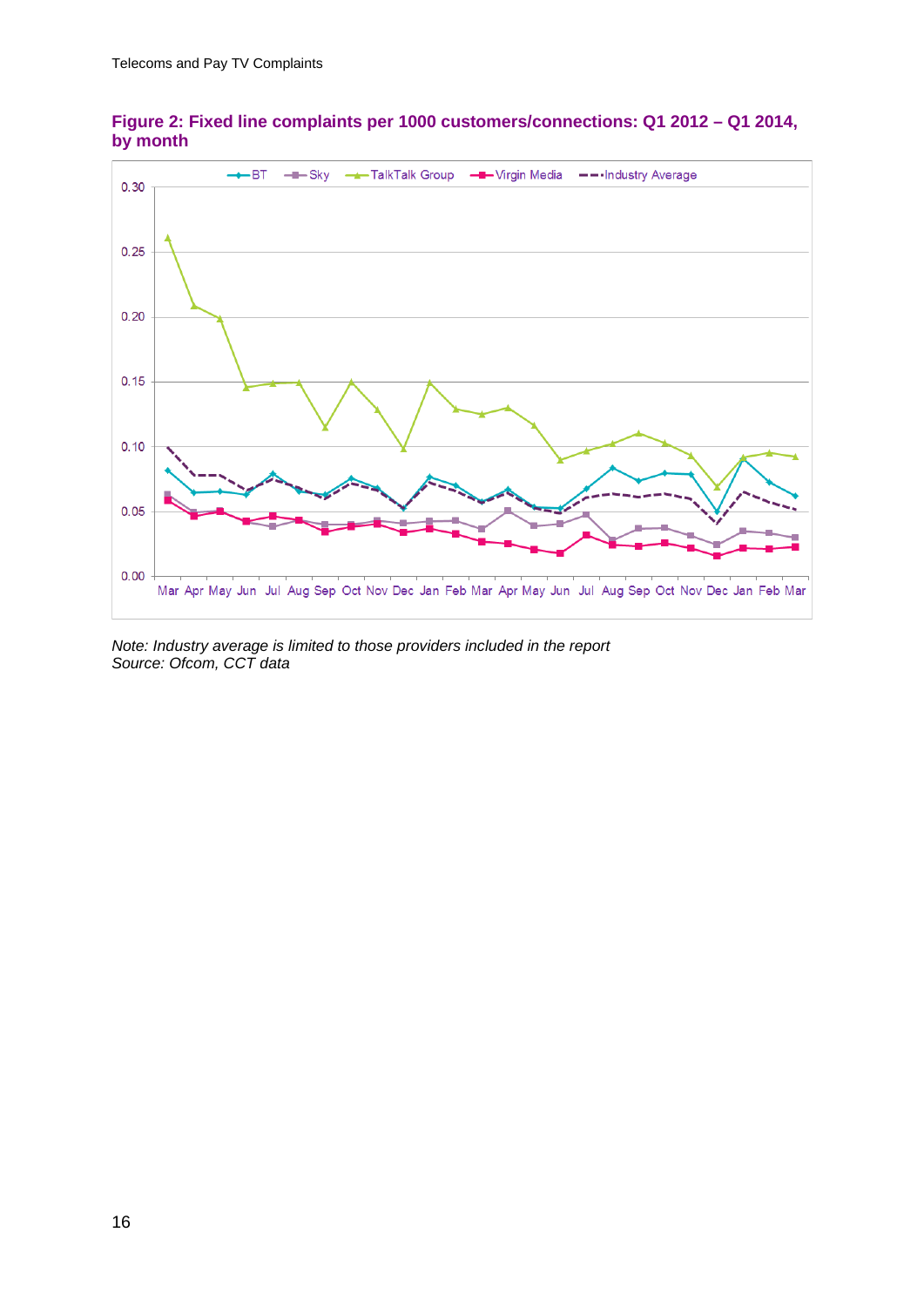

**Figure 3: Fixed line complaints per 1000 customers/connections: Q1 2012 – Q1 2014, by quarter**

*Note: Industry average is limited to those providers included in the report Source: Ofcom, CCT data*

## **Fixed broadband complaints**

- 4.9 The following figures show the residential consumer complaints that Ofcom received against the five largest providers of fixed broadband services between March 2012 and March 2014. [50](#page-17-0) The information is presented per 1000 customers/connections for the period covered, by month and by quarter.
- 4.10 Figures 4 and 5 show that  $EE^{51}$  $EE^{51}$  $EE^{51}$  generated the most complaints in Q1 2014 and these were mainly related to service faults, billing and issues with changing provider. BT and TalkTalk Group<sup>[52](#page-17-2)</sup> also generated above industry average complaint levels. Virgin Media received the lowest relative complaint volumes compared to the other fixed broadband providers that we report on.

<span id="page-17-0"></span> $50$  From April 2011 onwards the market share threshold for inclusion was reduced from 5% to 4%. <sup>51</sup> We report on Orange and EE as a combined provider as Orange's existing fixed-broadband customers are being transitioned onto 'EE' products.  $\overline{a}$ 

<span id="page-17-2"></span><span id="page-17-1"></span><sup>52</sup> We note that TalkTalk Group's current and historic complaints results have been adjusted to account for the removal of AOL data.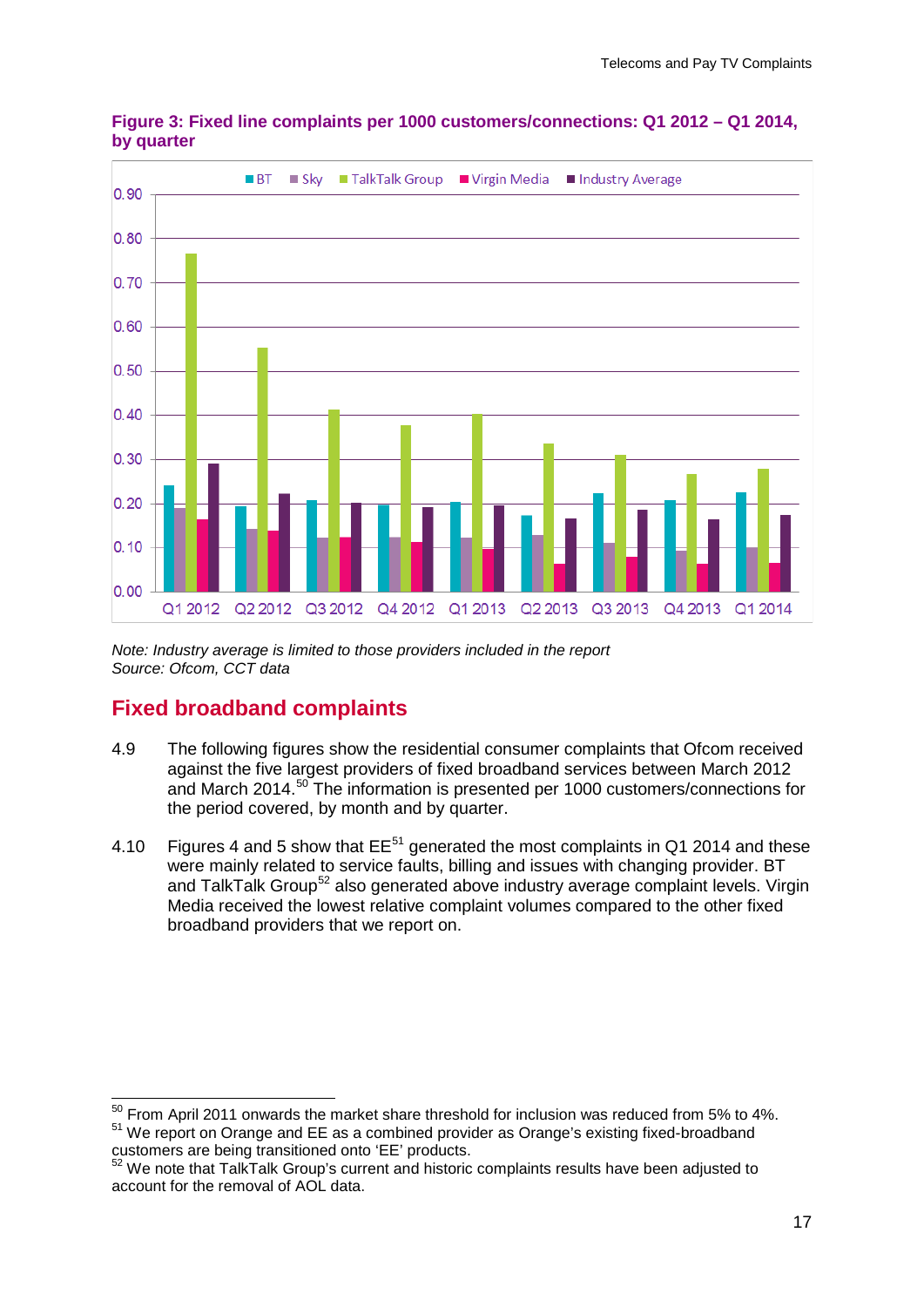

#### **Figure 4: Fixed broadband complaints per 1000 customers/connections: March 2012 and March 2014, by month**

*Note: Industry average is limited to those providers included in the report Source: Ofcom, CCT data*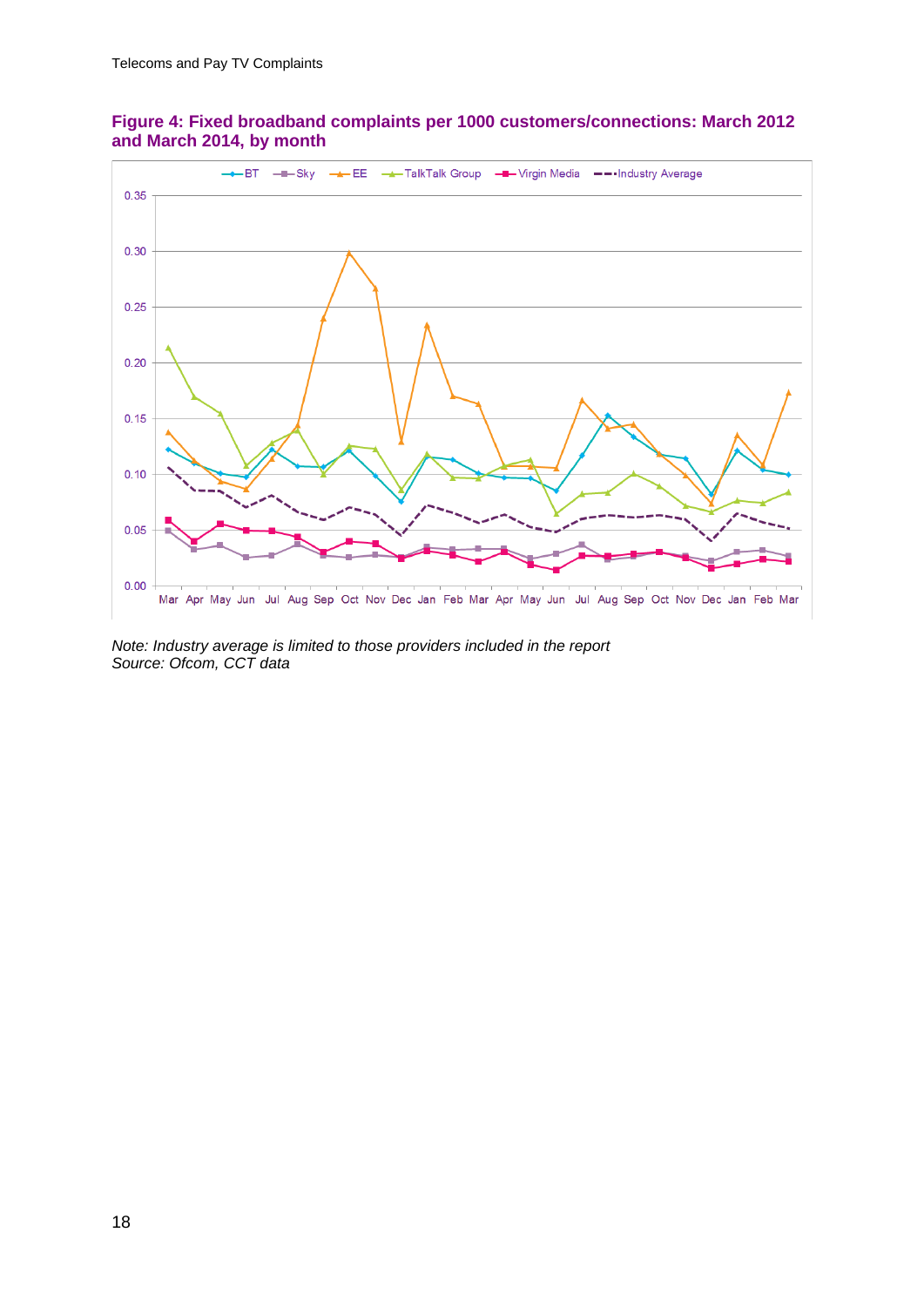

**Figure 5: Fixed broadband complaints per 1000 customers/connections: Q1 2012 – Q1 2014, by quarter**

*Source: Ofcom, CCT data*

## **Mobile telephony complaints**

4.11 In this section of the report we publish complaints information for mobile pay monthly and PAYG services.

#### **Pay Monthly complaints**

4.12 In November 2014 Ofcom removed pay monthly mobile data from all publications dating back to Q2 2012. This decision was taken after historical data inaccuracies were identified. The below charts correct these inaccuracies back to Q1 2013. Unfortunately we have been unable to correct data prior to Q1 2013 due to us not being able to confirm accurate data for all providers.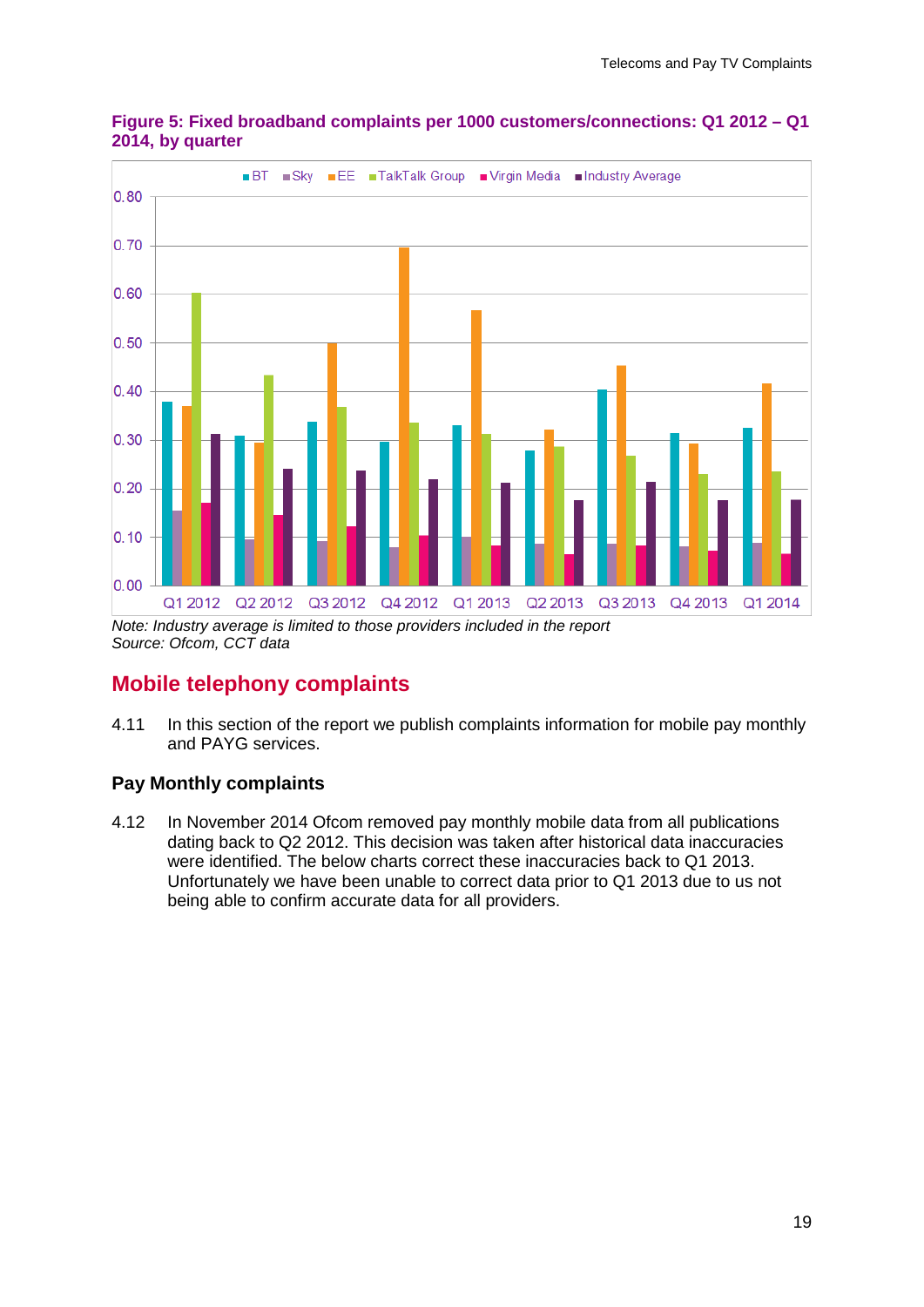



*Note: Industry average is limited to those providers included in the report Source: Ofcom, CCT data*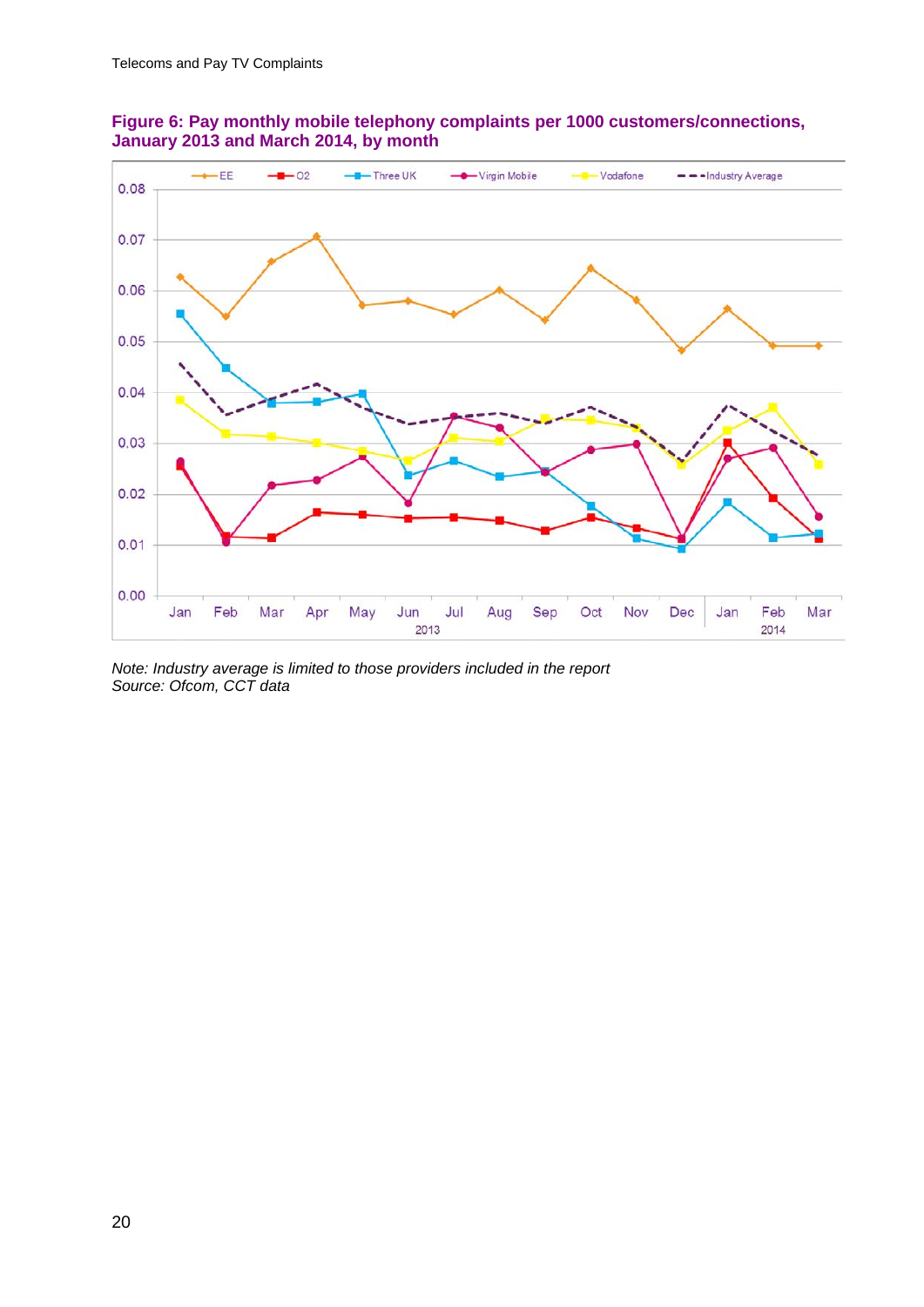

#### **Figure 7: Pay monthly mobile telephony complaints per 1000 customers/connections: Q1 2013 – Q1 2014, by quarter**

*Note: Industry average is limited to those providers included in the report Source: Ofcom, CCT data*

#### **PAYG Complaints**

- 4.13 Approximately 95% of mobile complaints received by Ofcom are from pay monthly customers, and consequently we receive relatively few complaints per provider for PAYG services. Over the previous 12 months, no provider apart from EE<sup>[53](#page-21-0)</sup> has consistently received more than 30 complaints per month.
- 4.14 As discussed earlier in this report, the lower the number of complaints the greater potential there is for the data to be affected by small fluctuations and so it is less likely that robust and comparable data can be drawn from a small sample size. To minimise distortion and allow statistical analysis, we have an existing policy of only publishing complaints data against those providers which (for the service being reported) regularly generate at least 30 complaints per month.
- 4.15 A consequence of aggregating the mobile data for Orange, T-Mobile and 4GEE is that EE now meets the complaints threshold for publication of its mobile PAYG service complaints. However, we have not included any quantitative information on EE's aggregated PAYG complaints as we are unable to provide comparisons with any other PAYG provider in the report at this time. This is because none of the other providers meet the complaints threshold for publication.

<span id="page-21-0"></span><sup>&</sup>lt;sup>53</sup> Including Orange, T-Mobile and 4GEE  $\overline{a}$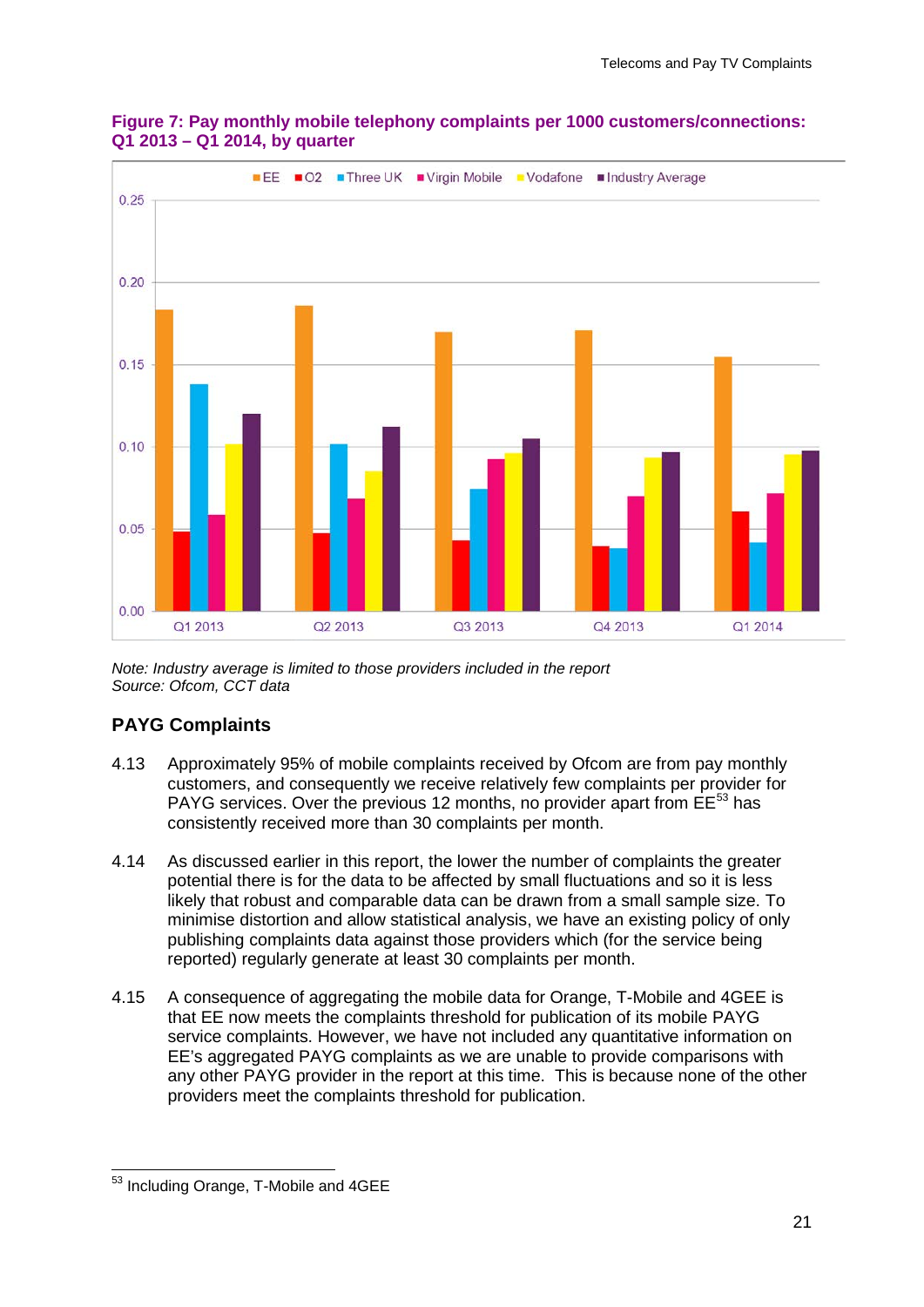## **Pay TV Complaints**

- 4.16 Figures 8 and 9 show the residential consumer complaints that Ofcom received against the four largest providers of pay TV services between March 2012 and March 2014. The information is presented per 1000 customers/connections for the period covered, by month and by quarter.
- 4.17 The figures below show that BT generated the highest volume of complaints in Q1 2014. Complaints about BT were mainly related to service faults, complaints handling and billing. TalkTalk also generated complaints above the industry average. Sky received the lowest volume of complaints.

#### **Figure 8: Pay TV complaints per 1000 customers/connections, March 2012 and March 2014, by month**



*Note: Industry average is limited to those providers included in the report Source: Ofcom, CCT data*